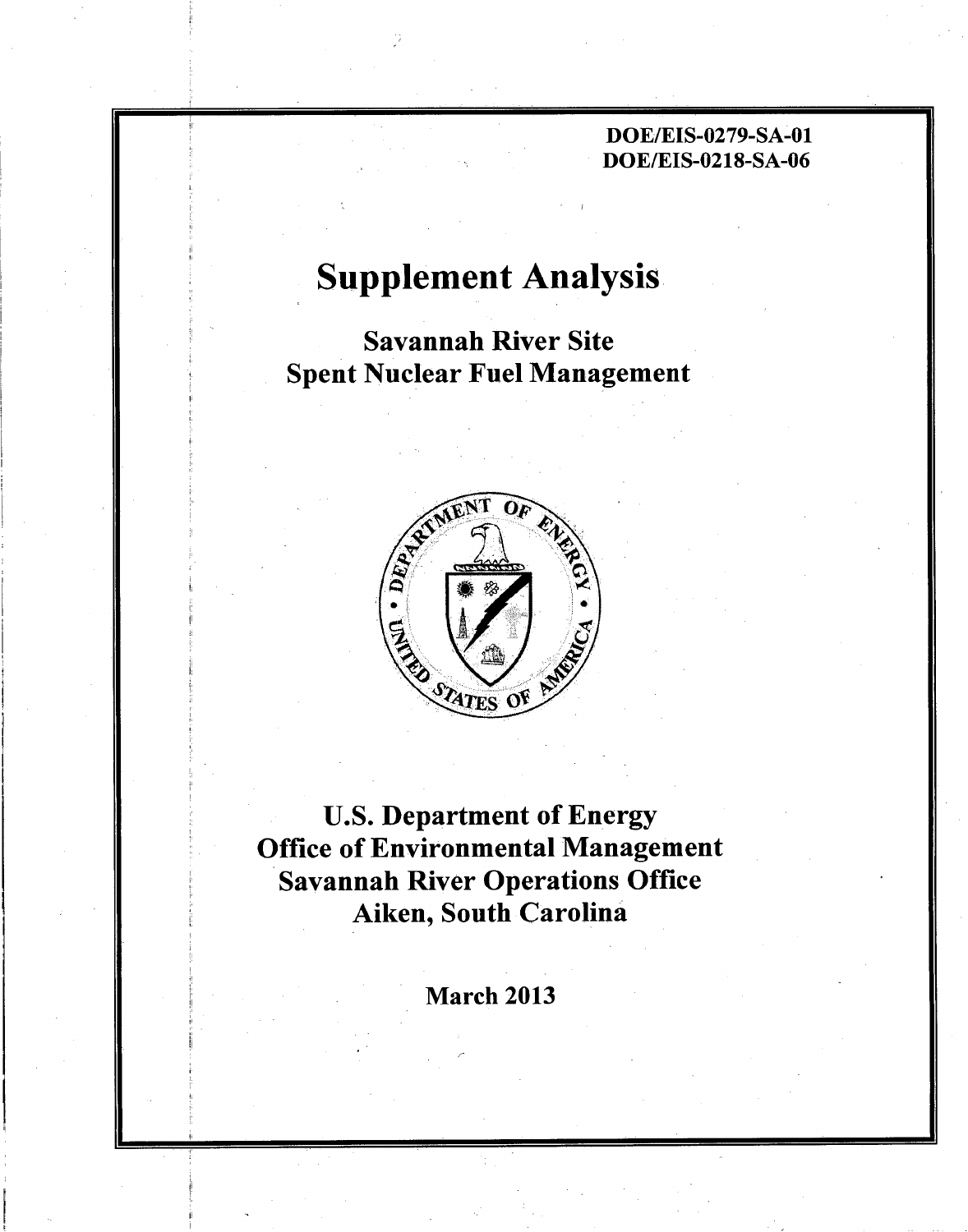## SUPPLEMENT ANALYSIS SAVANNAH RIVER SITE SPENT NUCLEAR FUEL MANAGEMENT March 2013

## 1. INTRODUCTION

i

I'

The Department of Energy (DOE) has a continuing responsibility for safeguarding and managing highly enriched uranium<sup>1</sup> (HEU), including that found in existing and projected quantities of spent nuclear fuel (SNF) managed by DOE's Savannah River Site (SRS). DOE has prepared three revjews pursuant to the National Environmental Policy Act (NEPA) related to SNF management at SRS:

(1) The *J:rogrammatic Spent Nuclear Fuel Management and Idaho National Engineering Laboratory Environmental Restoration and Waste Management Programs Environmental* <sup>I</sup> *Impact Statement* (SNF PEIS) (DOE/EIS-0203; DOE, 1995a) evaluated alternatives for management of SNF for which DOE is responsible, including production reactor fuel, Naval reactor fuel, and domestic and foreign research reactor fuel;

(2) The *froposed Nuclear Weapons Nonproliferation Policy Concerning Foreign Research Reactor Spent Nuclear Fuel Environmental Impact Statement* (FRR EIS) (DOE/EIS-0218; DOE, 1996a), which is tiered from the SNF PEIS, evaluated alternatives for return to the United States for storage and disposition of SNF and target material<sup>2</sup> containing uranium enriched in the United states and supplied to foreign countries; and

(3) The *Savannah River Site Spent Nuclear Fuel Management Environmental Impact Statement*  (SRS SNF EIS) (DOE/EIS-0279; DOE, 2000a) evaluated alternatives for storage and disposition of SNF and target material that SRS manages. The SRS SNF EIS is tiered from both the SNF PEIS and the FRR EIS.

Over the years, DOE has taken many of the actions described in Records of Decision (RODs) based on the above EISs. However, DOE has not implemented its decision to develop and operate a melt and dilute technology for aluminum-clad SNF, as announced in the SRS SNF ROD (DOE, 2000b). Due to technical issues involving the off-gas system and funding limitations, DOE did not advance the melt and dilute technology beyond the research and development stage. DOE now proposes to change the management method for up to approximately 3.3 metric tons of heavy metal (MTHM) of aluminum-clad SNF from melt and dilute to conventional processing in H-Canyon at SRS and to down-blend the resultant HEU to low enriched uranium (LEU) for use in commercial nuclear reactor fuel. The potential

<sup>&</sup>lt;sup>1</sup> HEU is uranium enriched in the fissile isotope U-235 to a level of 20 percent or greater.

<sup>&</sup>lt;sup>2</sup> Targets are radioactive materials placed inside a nuclear reactor to produce particular radioisotopes. Target materials are residual materials left after the desired radioisotopes have been removed from the targets. For example, the Group D target materials discussed in this SA are residual materials from the production in a research reactor ofmolybdenum-99, which decays to technetium-99, a medical isotope (DOE 1996a, Appendix B, Section B.1.5). In this SA, target materials are also referred to as residues or target residues. Target materials are not highlevel radioactive waste.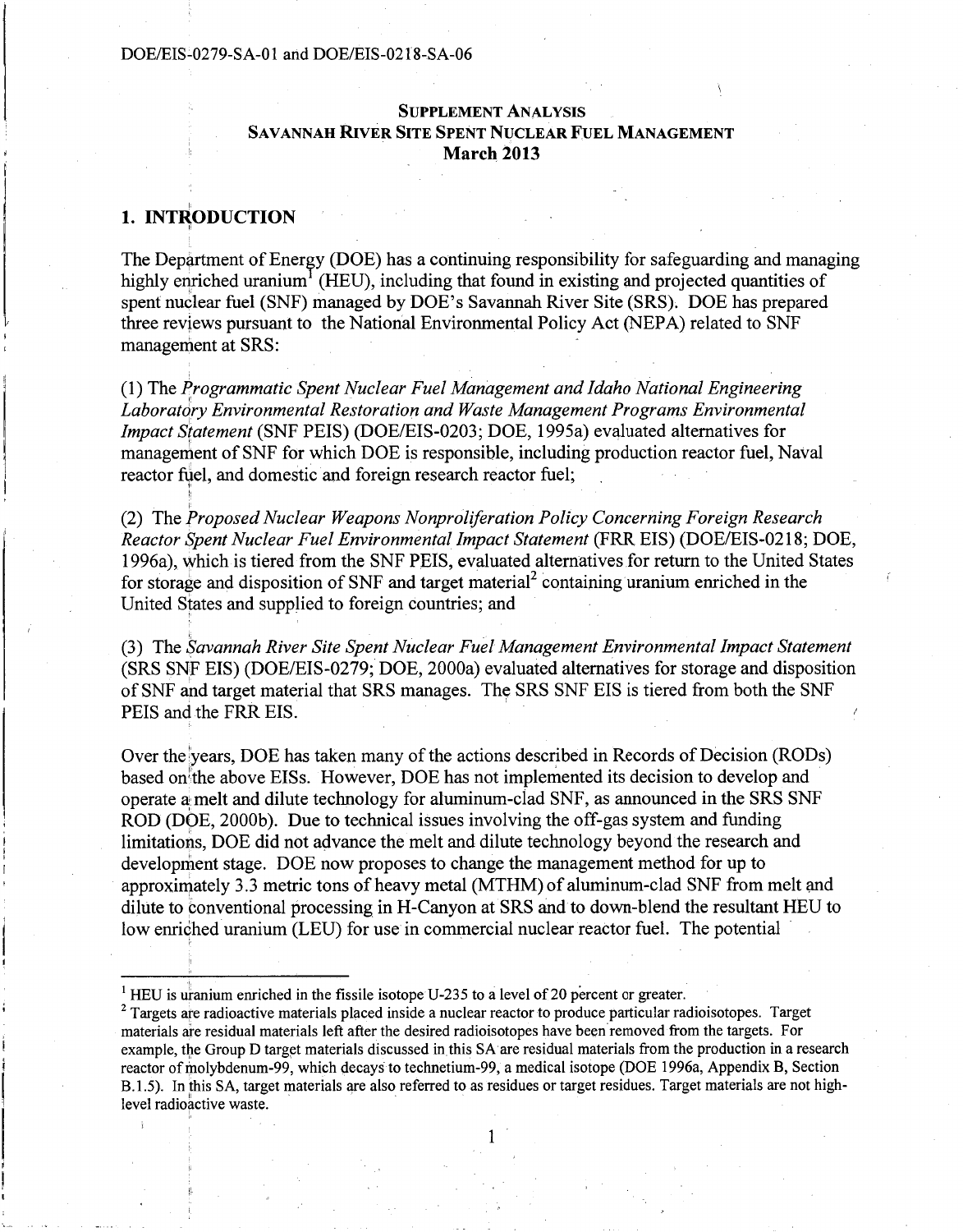environmental impacts associated with the use of conventional processing, like those associated with the melt and dilute technology, were analyzed in the SRS SNF EIS.

Separately, DOE proposes to transport target material, which contains HEU of U. S. origin, from Canada as part of DOE's foreign research reactor acceptance program. The material would be transported in liquid form to SRS. It would be processed in H-Canyon by conventional processing, and the HEU would be recovered for down-blending to LEU. In both the FRR EIS and the SRS SNF EIS, DOE assumed that this material would be transported in a solid form

DOE's purpose and need for action remains, as described in the SRS SNF EIS, to develop and implement a safe and efficient SNF management strategy that includes preparing aluminum-clad SNF and target material stored at SRS or expected to be shipped to SRS for ultimate disposition offsite.<sup>3</sup> 'Although the SRS SNF EIS also discussed DOE's purpose and need in terms of thencurrent plans for the availability of a geologic repository, those plans have since changed, as described in this Supplement Analysis (SA).

The Council on Environmental Quality (CEQ) regulations for implementing NEPA, 40 CFR 1502.9(c)(l), direct Federal agencies to prepare a supplement to an EIS when "(i) [t]he agency makes substantial changes in the proposed action that are relevant to environmental concerns, or (ii) [t]here are significant new circumstances or information relevant to environmental concerns and bearihg on the proposed action or its impacts." DOE regulations for compliance with NEPA, 10 CFR 1021.314(c), direct that when it is unclear whether a supplement to an EIS is required,!DOE must prepare an SA to assist in making that determination. This SA summarizes relevant NEPA reviews, and evaluates the potential environmental impacts of managing certain aluminum-clad SNF and target material using conventional processing in H-Canyon rather than the melt and dilute process. DOE proposes to change the management method for certain SNF and target material from melt and dilute to conventional processing. DOE also proposes to transport and receive target material from Canada in liquid rather than solid form. This SA will assist DOE in determining whether a Supplemental EIS or a new EIS is required.

## **2. PRIOR NEPA REVIEWS**

## A. SNF PEIS

Volume 1 of the SNF PEIS evaluated the range of programmatic alternatives for safely, efficiently, and responsibly managing existing and projected quantities of SNF until the year 2035. The programmatic alternatives are as follows: Decentralization, where most SNF would be stored <sup>1</sup>and stabilized near the generation site; Regionalization, where existing and projected SNF would be distributed among ålternative DOE sites based on fuel type or geographic location (e.g., an eastern site and a western site); and Centralization, where existing and projected SNF would be consolidated at one DOE site. DOE evaluated the Hanford Reservation (Hanford), SRS, Idaho National Laboratory (INL), Oak Ridge Reservation (Oak Ridge), and the Nevada

<sup>&</sup>lt;sup>3</sup> Implementing the actions described in this SA would allow HEU to be dispositioned offsite by transferring it as LEU to fuel vendors. Fission products would be transferred to the SRS liquid radioactive waste tanks for vitrification in the Defense Waste Processing Facility (DWPF). DWPF canisters would be safely stored at SRS pending disposal in a geologic repository. '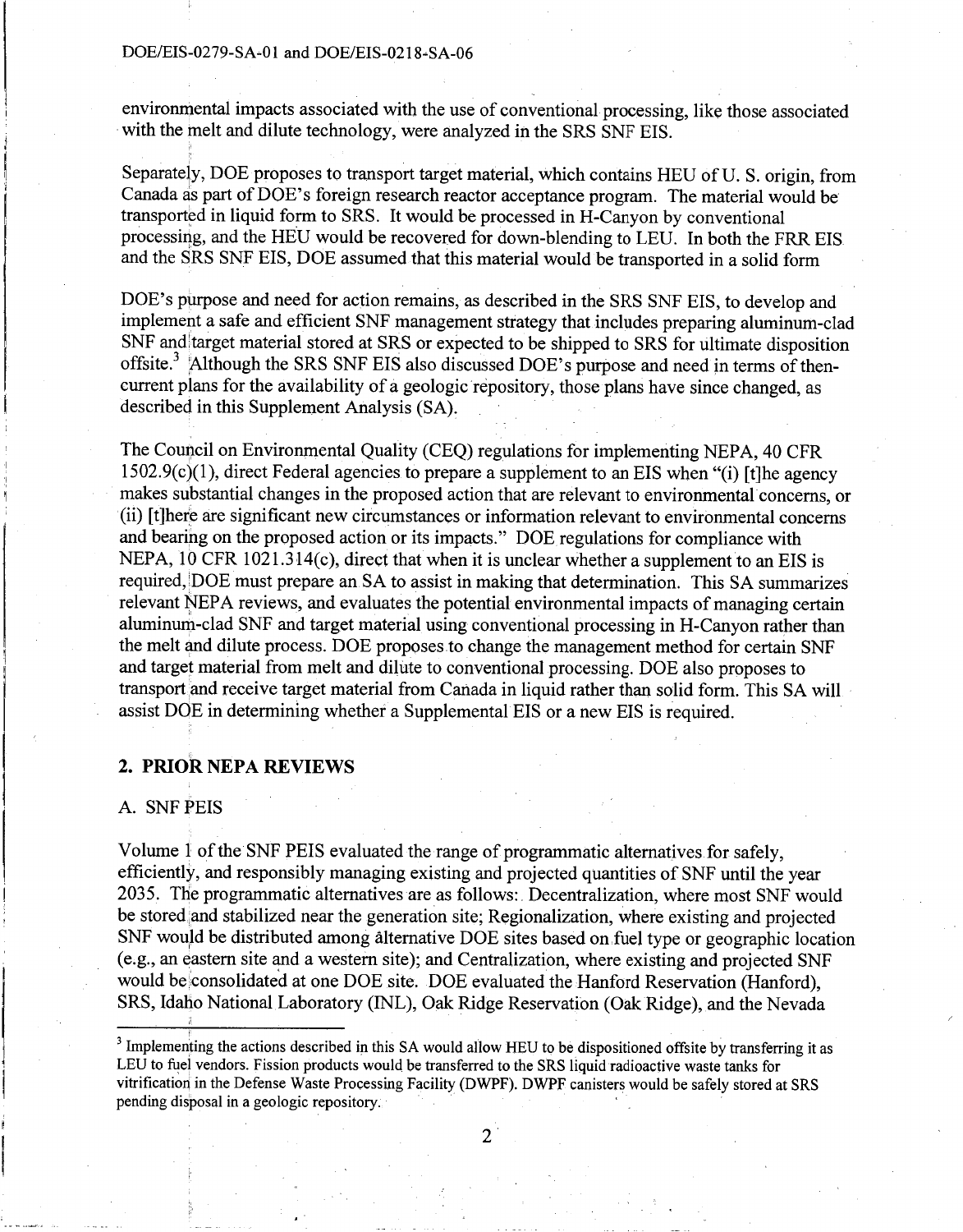National Security Site (NNSS, formerly known as the Nevada Test Site) as possible SNF management sites, consistent with their capabilities for SNF management.

Following completion of the SNF PEIS, DOE decided to regionalize SNF management by fuel type (Alternative 4a) at three DOE sites: Hanford production reactor fuel (which, based on current estimates, constitutes 88 percent by mass of the existing and projected inventory) would remain at the Hanford site, aluminum-clad fuel would be consolidated at SRS, and nonaluminurp-clad fuel would be consolidated at INL. Among the reasons stated in the Programmatic SNF ROD (DOE, 1995b) for DOE's decision to regionalize SNF management was that the decision would further the consolidation of fuel at DOE sites where the best capability exists to manage that type of fuel, thus enhancing the flexibility to address future requirements for ultimate disposition of the fuel, as they evolve.

## B. FRREIS

The FRREIS (DOE, 1996a) is tiered from the SNF PEIS, and in it DOE evaluated alternatives for return to the United States of SNF containing HEU enriched in the United States and supplied to foreign countries. Return of HEU for safe storage and disposition advances the United States' nuclear material nonproliferation goals. Appendix B1.5 of the FRR EIS discusses two methods for preparing the target residue materials for transport: calcining and oxidizing. In the FRR EIS, DOE assumed that target material would be transported in solid form, and evaluated the impacts of transportation accordingly. In Appendix B.2.1.2 DOE states that foreign research reactor shipments would be carried out in accordance with regulations set by the Department of Transportation and the Nuclear Regulatory Commission. In the FRR ROD (DOE, 1996b), DOE decided, consistent with the programmatic decision to consolidate storage by fuel type, to transport to, and store aluminum-clad SNF and target material at, the SRS. -

#### C. SRS SNF EIS

DOE evaluated the impacts of alternatives for management of SNF and target material stored at SRS or that would be transported to SRS in the future (e.g., foreign research reactor fuel and target material) in the SRS SNF EIS. In order to facilitate identification of appropriate treatment technologies, DOE grouped the SNF based on characteristics such as fuel size, physical and chemical properties, and radionuclide inventory. The fuel groups are described in the SRS SNF EIS on page 1-7. DOE identified seven technologies that could be used to prepare the SNF for disposition and described the technologies on page 2-8 of the SRS SNF EIS. The applicability of the conventional processing<sup>4</sup> technology to the fuel groups is described on page 2-17 of the SRS SNF EIS. Taking into consideration the technologies applicable to the fuel groups, DOE developed five alternatives that could be used to manage SNF: No Action, Minimum Impact, Direct Disposal, Maximum Impact, and the Preferred Alternative. The action alternatives represent combinations of technologies applied to fuel groups. The alternatives are described in Table 2-8:(page 2-36) and on page 2-35 of the SRS SNF EIS. In the ROD for the SRS SNF EIS, DOE selected the Preferred Alternative (DOE, 2000b).

<sup>&</sup>lt;sup>4</sup> Conventional processing is a chemical separations process that involves dissolving spent fuel in nitric acid and separating fission products from uranium using solvent extraction.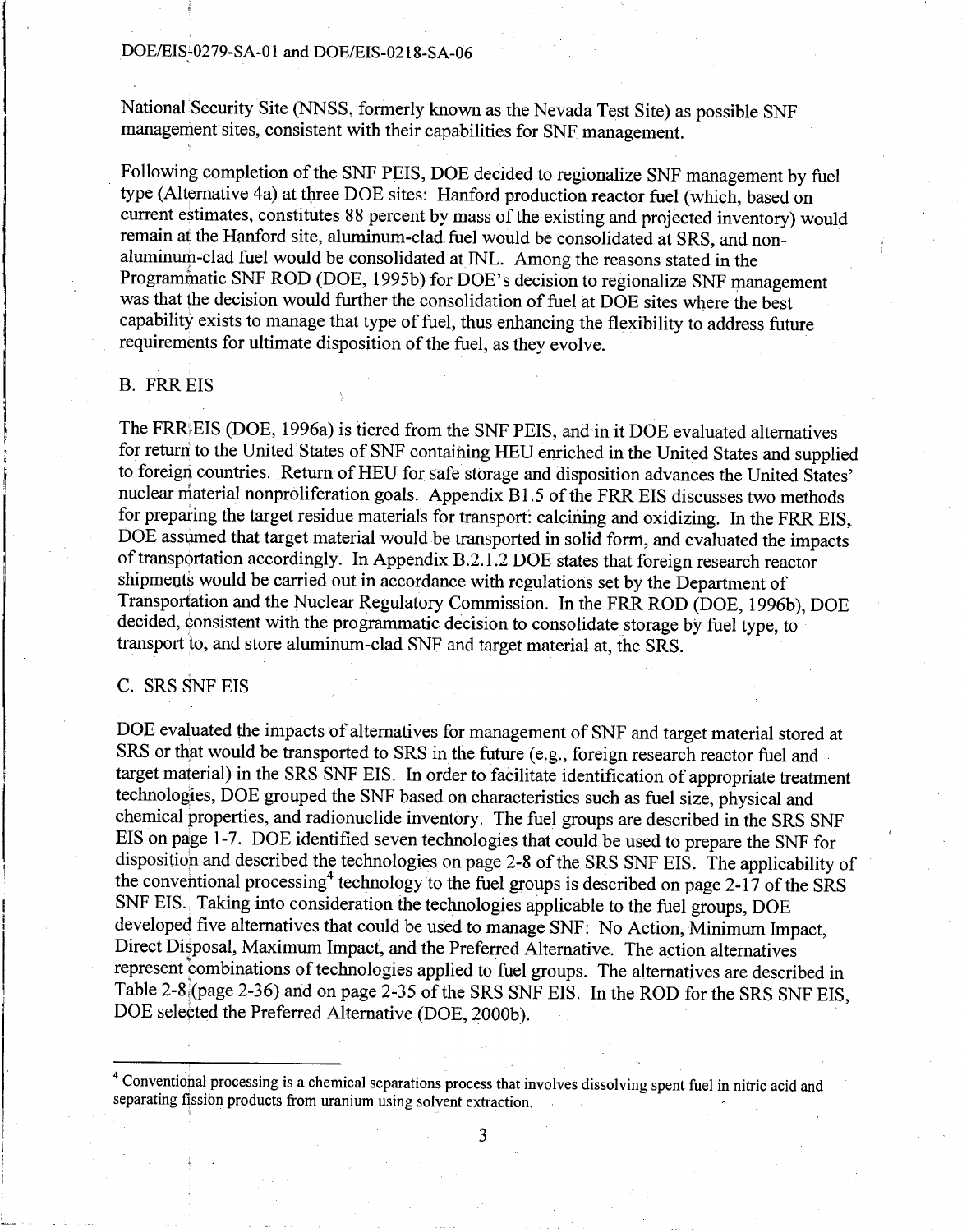As part of the Preferred Alternative, DOE stated it would use the melt and dilute technology to treat all Group  $B<sup>5</sup>$  fuel (up to about 20 MTHM of aluminum-clad Material Test Reactor fuel from foreign ind domestic reactors), all Group C fuel (about 8 MTHM oxide and silicide foreign and domestic reactor fuel and target material) except failed fuel (which DOE would treat by conventional processing) and most Group D fuel (about 0.6 MTHM of foreign research reactor targets).

These fuels total about 28.6 MTHM, based on quantities already stored at SRS and thenestimated quantities located at domestic and foreign reactor locations scheduled or eligible to ship fuel to SRS when the SRS SNF EIS was prepared. Also as part of the Preferred Alternative, conventional processing would be used to manage Group A fuel, consisting of about 19 MTHM of various materials. HEU separated during conventional processing would be down-blended to create LEU feedstock for use in the manufacture of fuel for commercial nuclear reactors. DOE evaluated storing and processing<sup>6</sup> Group E fuel, consisting of less than 0.1 MTHM of special isotope targets. The SRS SNF EIS provided an assessment of the environmental impacts of conventional processing of all of these fuels (except Group F fuel). In addition, DOE provided an analysis of the impacts of transporting the material to SRS by reference to analysis found in the SNF PEIS and the FRR EIS.

DOE issued the Final SRS SNF EIS in March 2000 and issued a ROD on August 7, 2000 (DOE, 2000b). DOE decided to adopt the Preferred Alternative as described above. Although DOE did not advance the melt and dilute technology, DOE has been taking other actions described in the SRS SNE EIS, including using H-Canyon to process Group A fuel, down-blending recovered HEU to LEU, and transporting foreign and domestic research reactor fuel to SRS, since the ROD was issued.

In this SA, DOE is updating its assessment of the environmental impacts of conventional processing for the aluminum-clad SNF (as evaluated in the Maximum Impact Alternative in the SRS SNF EIS) that DOE previously decided to treat through the melt and dilute technology, and up to one MTHM non-U.S.-origin SNF (referred to as "Gap" SNF), if such SNF is received under the Global Threat Reduction Initiative (DOE,  $2009$ )<sup>7</sup>.

<sup>&</sup>lt;sup>5</sup> The quantity of Group B fuel analyzed in the SRS SNF EIS was based in part on the projected receipt of about 19.2 metric tons of foreign research reactor spent fuel. Actual receipts are expected to be substantially less than that amount (DOE, 2009).

 $\degree$  DOE relied on analysis found in the Interim Management of Nuclear Materials EIS (DOE, 1995c) for the impacts of processing Group E fuel.

 $\sigma$  Gap Material SNF consists of SNF containing non-U.S.-origin HEU and SNF containing U.S. origin HEU that was not addressed in the FRR EIS. If no other reasonable pathways are identified to address U.S. national security interests, DOE would transfer up to 1 MTHM to the U.S. See the Supplement Analysis for the Disposition of Gap Material - Spent Nuclear Fuel (DOE, 2009) for more information.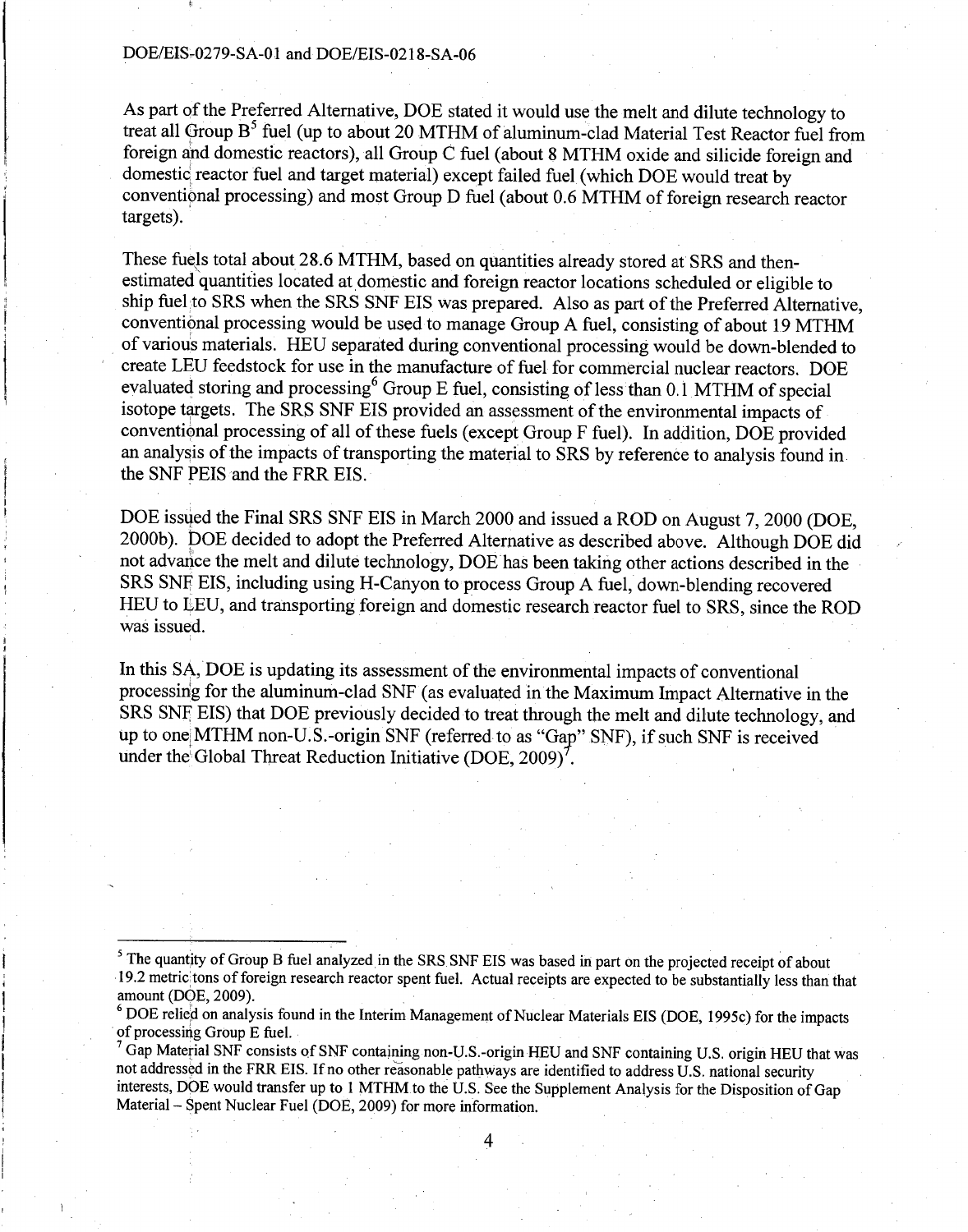### **3. PROPOSED CHANGES**

DOE proposes to use conventional processing for up to approximately 3.3 MTHM of SNF and target material, which is the minimum quantity of SNF necessary to avoid the need for costly modifications to the L-Basin that would allow DOE to accommodate expected receipts of SNF for the foreseeable future. To do this, DOE has estimated that processing approximately 1000 bundles 0f SNF and up to 200 HFIR cores currently stored at SRS would provide the minimum necessary amount of storage space. DOE also plans to receive FRR target residue material from Canada ih accordance with U.S. acceptance policy and consistent with U.S. nonproliferation objectives. The target material, containingU.S.-origin HEU in liquid form would be shipped in Type B casks certified by the U.S. Nuclear Regulatory Agency. The 3.3 MTHM proposed for processing is almost 85 percent less than the 28.6 MTHM evaluated in the SRS SNF EIS. The separated uranium from any future conventional processing would be down-blended to LEU for use as feedstock for commercial nuclear fuel fabrication.

Conventional processing and down-blending would take place in the H-Area complex, including H-Canydn, at SRS. As discussed in Section 4.A. of this SA, DOE would install and operate a third dissolver in H-Canyon to return the dissolving capacity for SNF to the level supported by H-Canyon's off-gas system and processing capability<sup>8</sup>, which are the capacities evaluated in the SRS SNF EIS. Waste streams would be sent to the Saltstone Processing Facility for processing and disposal in the Saltstone Disposal Facility, and the Defense Waste Processing Facility (DWPF) and Effluent Treatment Facility for disposition, as described in the SRS SNF EIS. Plutonium present in the SNF would not be separated from the fission products, but would be transferred as high-level liquid waste for vitrification in DWPF at SRS. SRS will continue to receive and store foreign and domestic research reactor SNF and target material and, as needed, prepare fuel for transfer to H-Area for processing. DOE would make minor modifications to H-Canyon to allow receipt of the Canadian target material in liquid form (instead of solid as originally envisioned). The H-Canyon truck well would be modified to accommodate liquid unloading and venting and flushing of the shipping container. A temporary transfer system would be installed to accommodate the volume and transfer rate, and to allow a volume of the liquid to be accumulated and fed into the processing system without disrupting the routine receipt and processing of liquid laboratory sample returns.

DOE has consolidated spent fuel storage in the L-Area Basin and maintained water quality to prevent degradation of the fuel cladding, and no incidents of cladding deterioration have occurred.<sup>9</sup> The 3.5 million gallons of water in the basin (approximately 10 feet above the top of the fuel) protects personnel from exposure to radiation. If DOE identifies any imminent health and safety concerns involving any aluminum-clad SNF in storage, DOE would use conventional processing to stabilize the material of concern, as explained in the ROD for the SRS SNF EIS<sup>10</sup> (DOE, 2dOOb).

<sup>&</sup>lt;sup>8</sup> One H-Canyon dissolver currently supports dissolution of plutonium metal, preparatory to oxidizing it in HB-Line to prepare plutonium oxide feed material for the Mixed Oxide Fuel Fabrication Facility (DOE, 2012).

 $9$  The Defense Nuclear Facilities Safety Board issued a technical report in January 2013 regarding storage of reactive metal fuel in L-Basin (DNFSB, 2013). That report does not address the aluminum-clad SNF or target materials that are the subject of this SA.<br><sup>10</sup> SRS is currently processing a small amount of aluminum-clad SNF because of potential health and safety

vulnerabilities.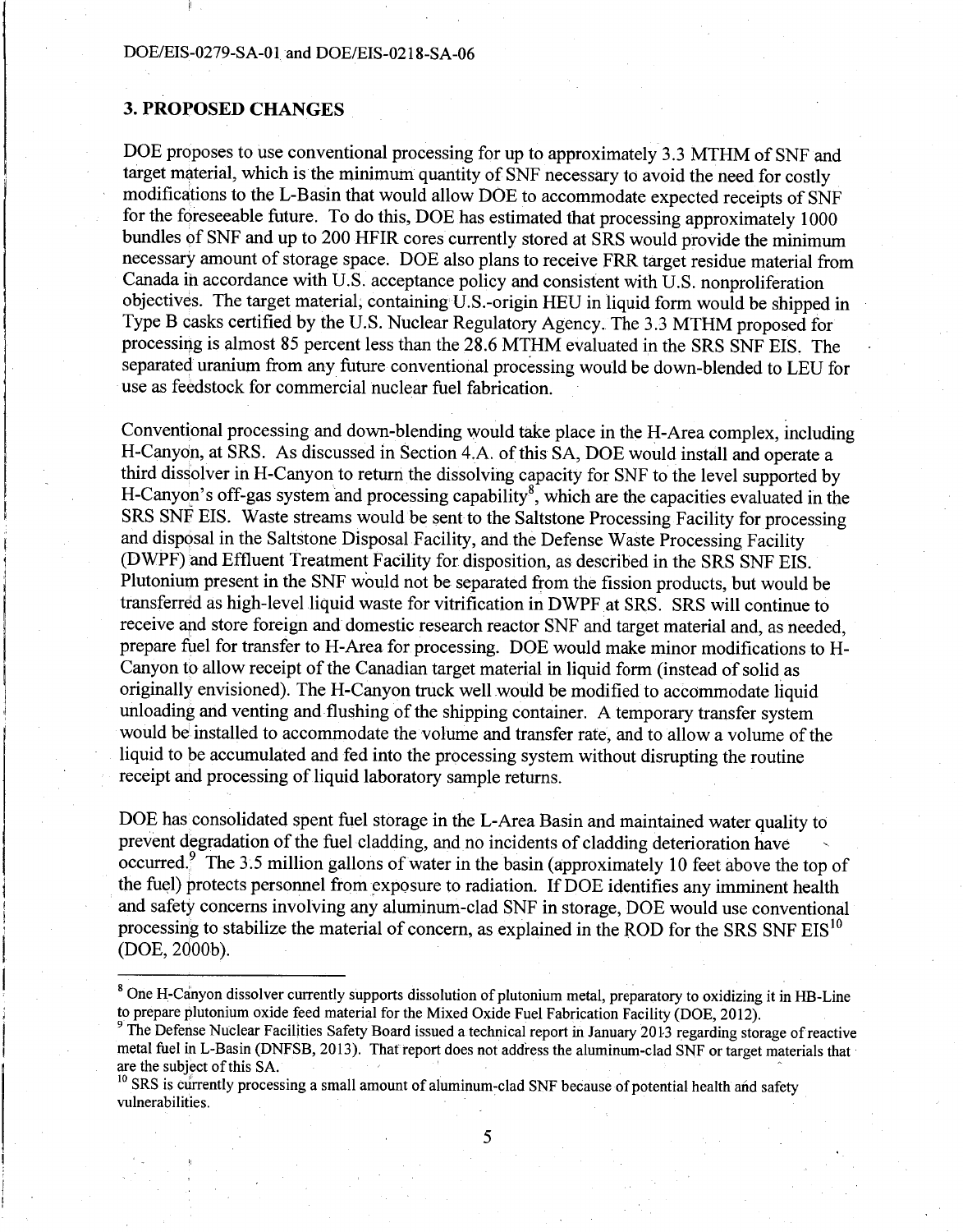During the period of SNF storage in L-Area and processing in H-Canyon, maintenance activities would be performed to ensure the continued safe and efficient operation of those facilities. The routine maintenance would be similar to what has been performed for the past 60 years such as replacing jumpers, vessels, wiring, and controllers, and maintaining water quality in the L-Area fuel storage facility. DOE does not anticipate any major facility modifications to H-Canyon, the L-Area fuel storage facility, or associated facilities.

# **4. COMPARISON OF PROPOSED CHANGES TO PRIOR NEPA REVIEWS**

As stated previously, DOE would operate the existing H-Canyon, the L-Area fuel storage facility, and associated facilities to manage aluminum-clad SNF, including SNF currently at SRS, and SNF and target material expected to be shipped to SRS. DOE evaluated the potential environmental impacts of the activities to manage SNF and target material at SRS in Chapter 4 of the SRS SNF EIS. In reviewing these analyses to prepare this SA, DOE determined that the analyses of the impacts of storage and processing of SNF presented in the SRS SNF EIS continue to accurately represent the potential impacts of the SNF management actions that are the subject of this SA. Future operations would not be significantly different than past SNF management activities at SRS, including SNF processing in H-Canyon, upon which impact estimates in the SRS SNF EIS were based.

Since completion of the SRS SNF EIS, DOE has used H-Canyon to process primarily· unirradiated fuel and HEU materials. During these operations, DOE has notidentified any instances where the impacts of operations were significantly different than expected or analyzed in the SRS SNF EIS or prior NEPA documents (DOE, 1995c; DOE, 1996c). This experience indicates the continued relevance of existing NEPA analysis generally.

The following sections discuss key aspects of managing SNF and liquid target materials at SRS using conventional processing to determine whether they would be significantly different than environmental impacts described in the SRS SNF EIS.A discussion of intentional destructive acts is also included. In other areas (e.g., cultural resources, land use, generation of solid lowlevel radioactive waste), DOE has not observed and does not anticipate impacts greater than those described in the SRS SNF EIS.

#### A. SNF Processing

DOE proposes to use conventional processing for up to 3.3 MTHM of aluminum-clad SNF and target residue materials at the SRS. The SRS SNF EIS evaluated the use of two dissolvers in H-Canyon. However, in 2012, DOE allocated one dissolver to processing plutonium. (See Section 5, "Relationship to Surplus Plutonium Disposition Supplemental EIS" below.) DOE proposes to install and operate a third H-Canyon dissolver to return the dissolving capacity for SNF to the capacity evaluated in the SRS SNF EIS. The dissolvers operate independently of one another. The only common feature is the crane used to charge the dissolvers. The current safety basis documentation for H-Canyon supports ongoing operations with one dissolver dedicated to plutonium and one dedicated to SNF (Savannah River Nuclear Solutions, LLC, 2012). DOE will update the safety basis documentation if a decision is made to install a third dissolver.

 $\overline{\phantom{a}}$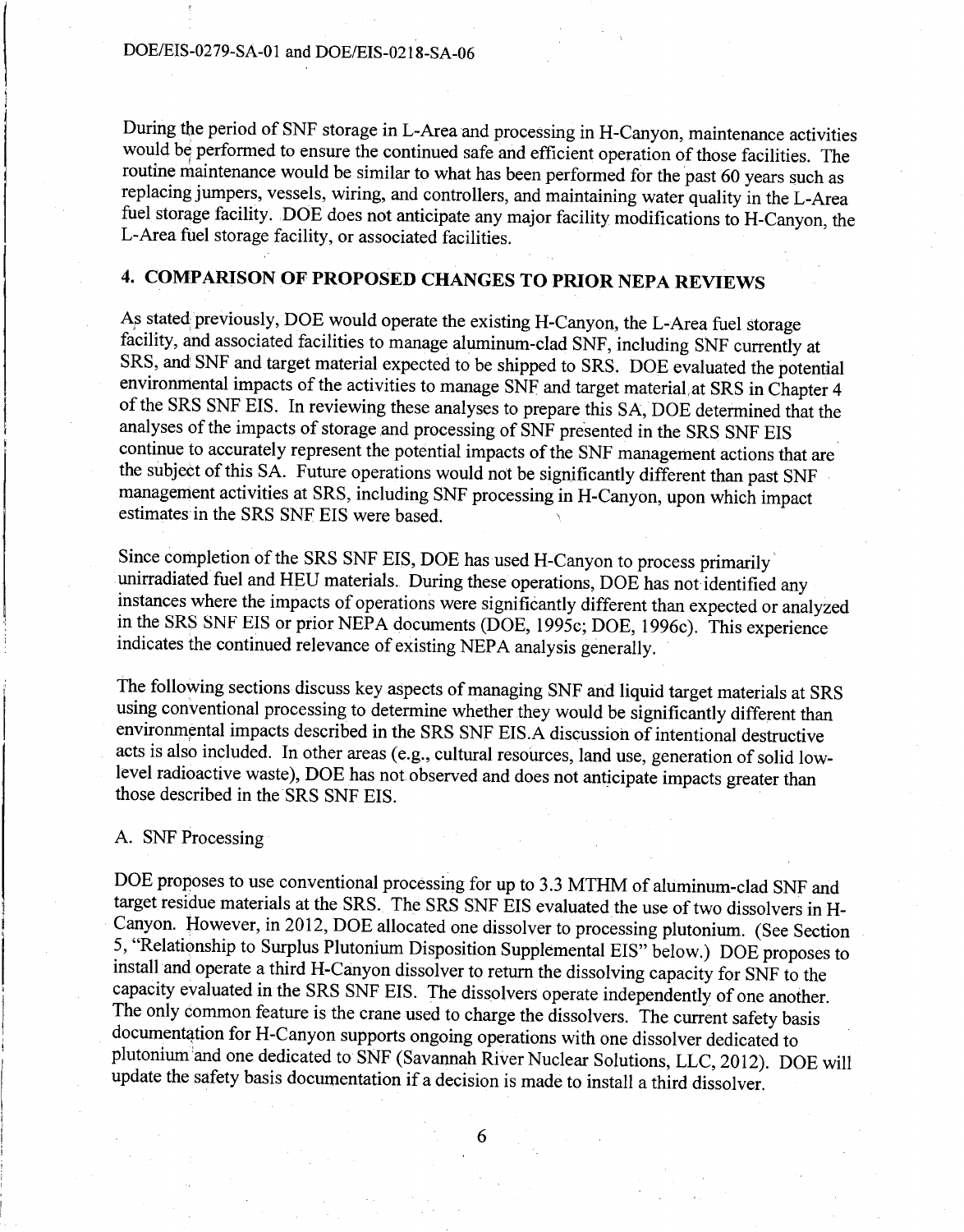Installation of a third dissolver would be carried out and contained in the H-Canyon and result in the generation of some construction waste, which would be managed using existing SRS 1 procedures and facilities. DOE would continue to use one dissolver to process plutonium material; plutonium dissolution does not require use of the off-gas treatment system or H-Canyon's solvent extraction capacity and raffinate systems. The operation of two dissolvers and the associated off-gas and raffinate systems for processing SNF and target material would not result in air and liquid releases, or radiological impacts to workers and the public, that are significantly different from results reported in the SRS SNF EIS. The process has not changed, and to ensure safe operations, activities are continually monitored to ensure the facility's safety basis is maintained. In addition, DOE continues to evaluate physical modifications to the H-Canyon facility and process chemistry changes that would reduce personnel exposure and waste generation. In the past several years, DOE has reduced waste generation at H-Canyon by two to five percent.

#### B. HEU Processing and Down-Blend

In the Disposition of Surplus Highly Enriched Uranium EIS (DOE, 1996c), DOE evaluated the processing and down-blending of up to 85 percent of U.S. surplus HEU (up to about 170 MT) to a U-23 5 emichrnent level of about four percent for eventual sale and commercial use as reactor fuel. DOE decided (DOE, 1996d) to use any of three technologies (liquid blending, gas blending, or molten metal blending) at any of four sites (Oak Ridge, SRS, the Babcock and Wilcox Naval Nuclear Fuel Facility in Lynchburg, Virginia, and the Nuclear Fuel Services, Inc. Plant in Erwin, Tennessee) to accomplish the down-blending. Since DOE made that decision, HEU has been down-blended at SRS using the liquid uranyl nitrate process. The down-blended ) product is then transported to Erwin, Tennessee, and used as feedstock to fabricate fuel for reactors operated by the Tennessee Valley Authority.

In 2007, DOE prepared an SA (DOE, 2007) to determine if certain changes in the HEU disposition program required additional NEPA review. DOE proposed new end users for existing program material, proposed new disposition pathways for certain HEU, and proposed down-blending of additional HEU. The new end users and disposition pathways do not affect SRS operations. In the 2007 SA, DOE also reviewed the down-blending activities and quantities that had been evaluated in the HEU EIS. The 2007 SA found that the additional activities and amount of HEU DOE proposed to down-blend at SRS would not substantially change the impacts analyzed in the HEU EIS or present significant new information relevant to environmental concerns, and that no further NEPA review was required. The quantities of HEU considered within this SA are subsumed within the HEU EIS and 2007 SA, and the proposal evaluated in this SRS SNF SA presents no new information relevant to environmental concerns.

.

C. Transportation and Receipt of HEU Target Material

Processing irradiated HEU targets to recover the produced radioisotopes leaves residues that contain HEU. Depending on the process used to recover the isotopes, the residues may be in liquid or solid form. In the present proposal, DOE would receive target material in liquid form from Canada at an existing storage tank in H-Canyon at SRS. DOE would accumulate enough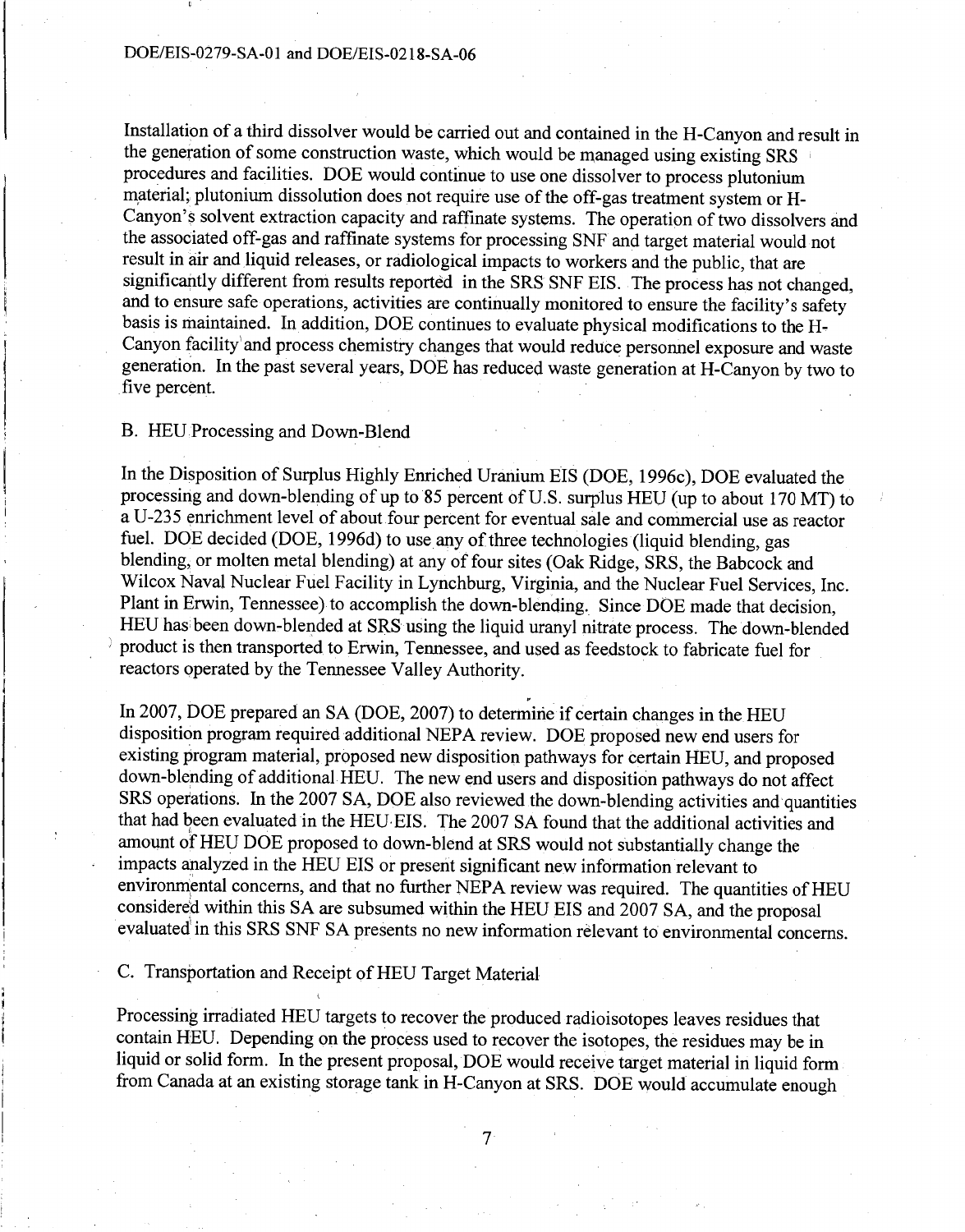target material for efficient processing, and anticipates several campaigns would be required to process the entire quantity. The shipping schedule would be coordinated with the processing schedule to minimize the accumulation of target material at SRS and ensure adequate tank capacity is available prior to each processing campaign. Molybdenum-99 has been recovered from the targets, and DOE's action described herein would be recovery of HEU from the target residues. Consistent with DOE's 2004 Revised ROD for the FRR EIS, DOE would not accept the target material if the H-Canyon were unavailable (DOE, 2004). If H-Canyon were to be not operatioaal for an extended period, the processing of liquid target material already at SRS (or any other material already in process) would continue through the normal processing steps, including blending down to LEU and shipment off-site. H-Canyon would be placed in a safe condition under surveillance and maintenance consistent with safety basis requirements. DOE expects that target material from other nations<sup>11</sup> would be shipped in solid form, as evaluated in the FRR EIS (DOE, l 996a).

HEU target residue material from Canada would be shipped and received as a liquid. The target material is currently stored at the Chalk River facility in Ontario, Canada. HEU solutions would be placed in small tanks which would be placed in a Nuclear Regulatory Commission (NRC) certifiedType B cask. Use of the small tanks helps ensure safety, including eliminating the potential for criticality. Each cask would be placed in an International Standards Organization container and transported one per truck. DOE has conservatively estimated the number of shipments for purposes of analysis, to account for uncertainty regarding factors such as the actual loading of each tank and dilution rates (See Appendix A). This would be the first shipment of target material under DOE/National Nuclear Security Administration's (NNSA) Global Threat Reduction Initiative for the purpose of eliminating material in civilian commerce that can be used in an improvised nuclear device as evaluated in the FRR EIS.

The security, safety, and technical issues or concerns associated with transporting target material (liquid HEU) are similar to those for other forms of nuclear material. The material would be transported in transport packages licensed by the U.S. NRC. This is contingent upon successful completion of the ongoing effort to certify the NAC-LWT cask to be used to transport the liquid target materials.

All shipments would be conducted in a manner that meets the regulatory requirements of the Department of Transportation (DOT), NRC, and the Department of Homeland Security. (See Appendix A, section 3, for a discussion of packaging and transportation regulations.) This includes use of routes in the U.S. selected in accordance with DOT regulations; DOE approval of the Transportation and Security Plans; an export license from the originating country (Canada); and DOE approval to ship, signifying that all advanced preparations are complete to receive the authorized material into the specified DOE receiving facility. No target material or waste from processing target material would be returned to Canada.

DOE has evaluated the impacts of transporting this material to SRS in liquid form, and finds that no worker or public latent cancer fatalities (LCF) would occur due to incident free transportation, and that the per-shipment incident-free impacts are very small and on the same order of

<sup>&</sup>lt;sup>11</sup> In addition to the target materials from Canada, the FRR EIS identifies target materials from three countries (Argentina, Belgium, and Indonesia) in Group D.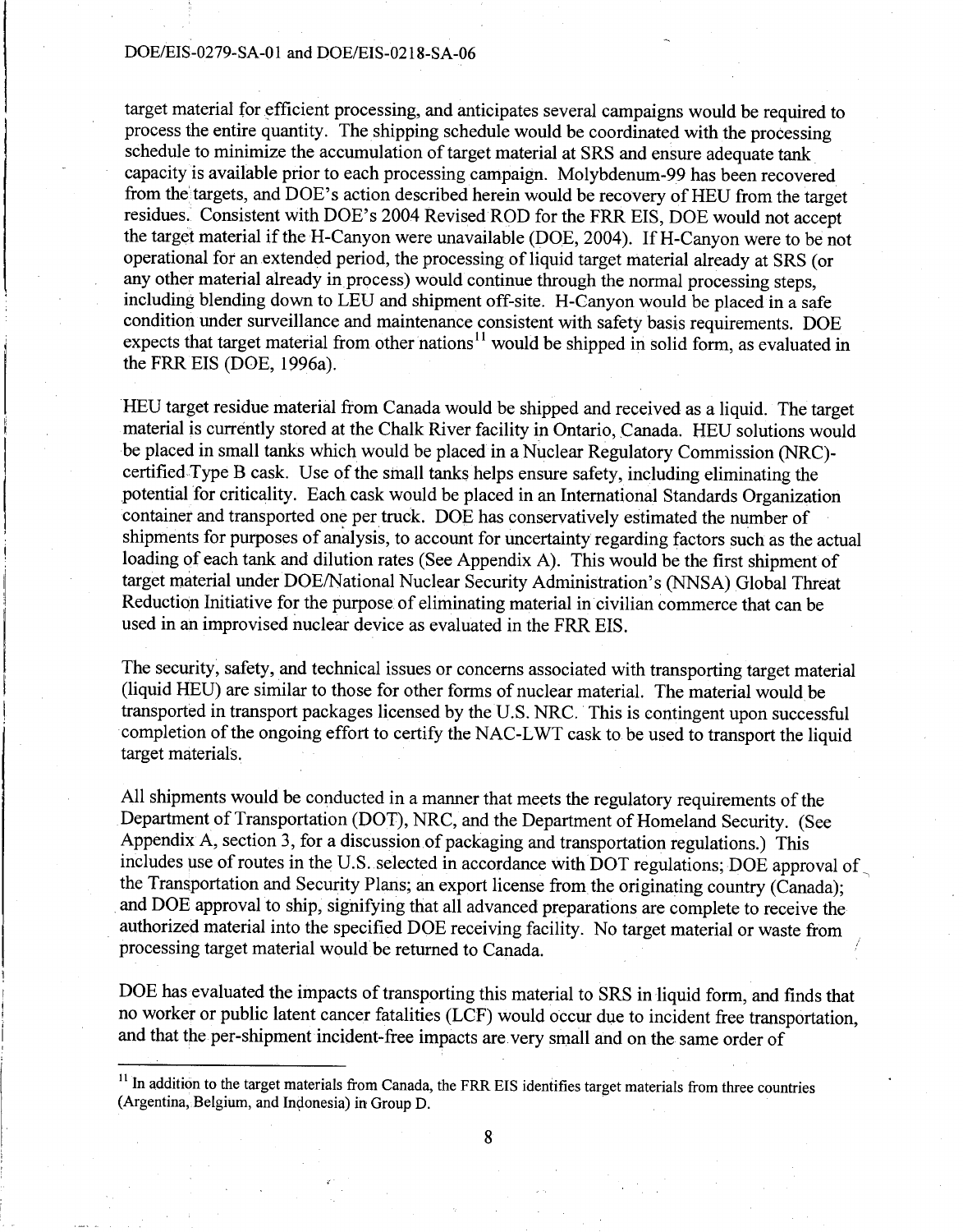magnitude as those estimated for the shipment types analyzed in the FRR EIS (DOE 1996a). The transportation evaluation contained in Appendix A indicated that non-radiological accident risks, the potential for fatalities as a direct result of traffic accidents, present the greatest risks related to transportation of liquid HEU, but no traffic fatalities would be expected. The evaluation assumed a representative transportation route for the purposes of analysis; actual routes would be determined by the shipper in accordance with all applicable transportation regulations to ensure the safety of transportation workers and the general public. Radiation doses from the most severe accident, a long duration high-temperature fire, would not cause an LCF. The overall impacts of transporting liquid HEU are very small and are less than those described in the FRR EIS (DOE, 1996a). See Appendix A of this SA for more details on the 'potential impacts of transporting the target material in liquid form.

Minor modifications would be required to receive liquid material at H-Canyon. The transfer mechanism to an H-Canyon tank would be modified to allow connection to the shipping cask for transfer of the liquid from the cask to the tank. Spill control measures would be instituted and could include dripless transfer connections and nozzles. These modifications would all take place within the footprint of H-Canyon and result in generation of a small amount of construction waste that would be disposed of in existing SRS facilities. Prior to commencing shipments of liquid HEU, DOE will evaluate the H-Canyon safety basis to determine if the impact of the loss of the volume of material in a shipping cask is already addressed or if an unreviewed safety question determination is required.

#### D. Waste and Tank Space

, SNF processing generates liquid waste requiring management and disposition. The quantities of liquid waste that would be generated under this proposal have been included in the SRS Liquid Waste System Plan (Savannah River Remediation, 2012). SNF processing under this proposal would not significantly affect the quantity or type of waste that would be disposed of in the Saltstone Disposal Facility. DOE would employ several methods to ensure safe management of the liquid waste. As described in the Salt Processing Alternatives Supplemental EIS (DOE, 2001) and the Supplement Analysis for Salt Processing Alternatives (DOE, 2006), DOE is in the process of constructing the Salt Waste Processing Facility (SWPF), a key part of a system designed to manage the salt fraction of the radioactive liquid waste currently stored at SRS. In addition to constructing this facility, DOE is currently operating the Modular Caustic Side . Solvent Extraction Unit (MCU) and the Actinide Removal Process (ARP) to process salt waste and maintain adequate tank waste space until SWPF commences operations. The treated, solidified low-level waste from SWPF and MCU/ARP is being and will continue to be disposed of in the Saltstone Disposal Facility at SRS, and the high-activity waste fraction will continue to be transferred to DWPF for treatment as high-level waste.

DOE estimates that up to approximately 24 DWPF canisters of vitrified waste would be generated as a result of the conventional processing of up to approximately 3.3 MTHM of SNF. In the context of the approximately 7,000 DWPF canisters that DOE estimates will be produced, and the up to 10,000 canisters DOE evaluated in the Defense Waste Processing Facility EIS (DOE, 1982) this increase is not significant and is within current production and planned storage capabilities at SRS.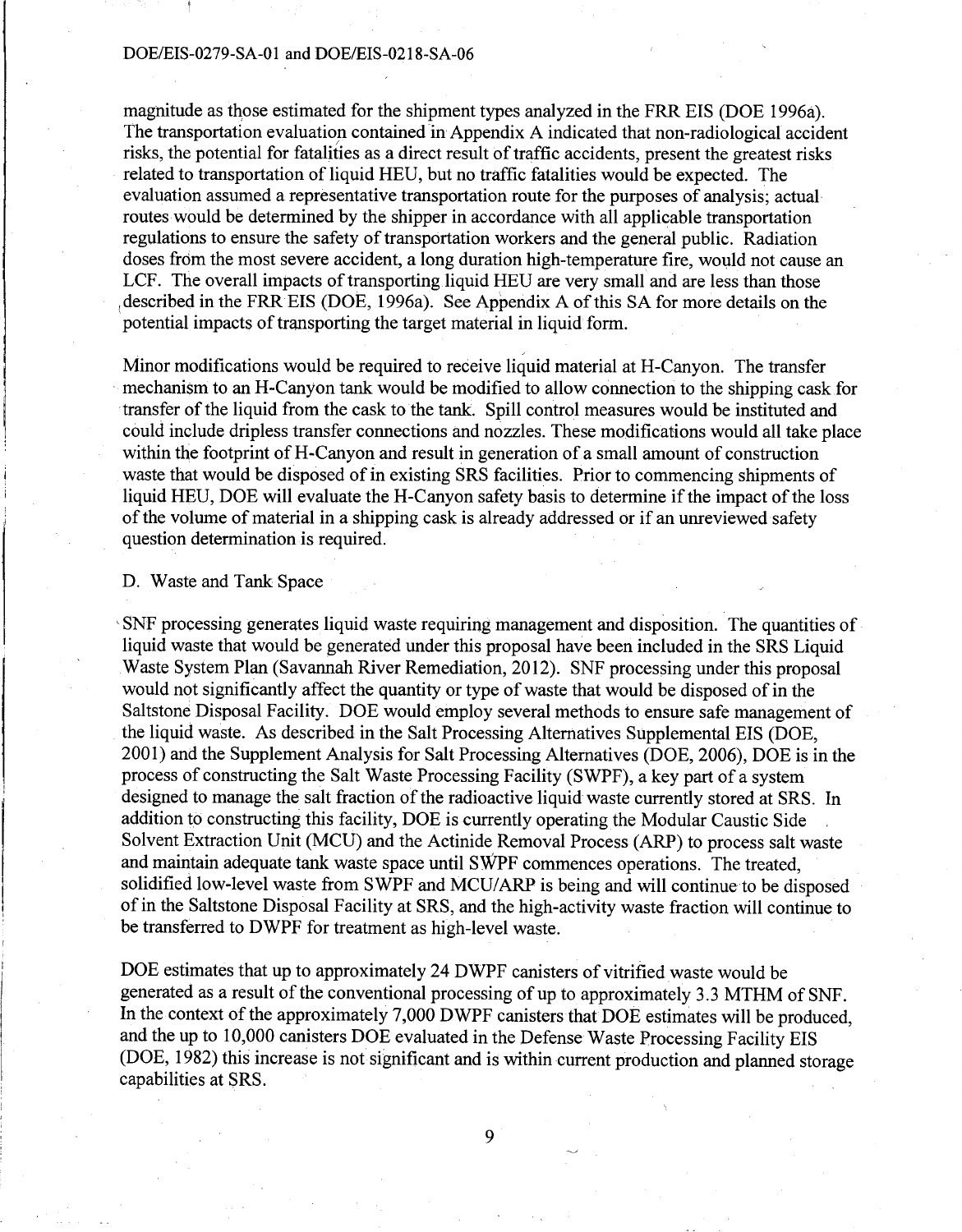DOE had previously planned to dispose of DWPF vitrified waste canisters in the Yucca Mountain geologic repository for SNF and high-level waste (HL W). Although the Secretary has determined that Yucca Mountain is not a workable option for a geologic repository, the Department remains committed to meeting its obligations to safely dispose of used (i.e., spent) nuclear fuel and HL W. The Secretary's *Strategy for the Management and Disposal of Used Nuclear Fuel and High-level Radioactive Waste,* January 2013, endorses the key principles of the 2012 Blue Ribbon Commission on America's Nuclear Future report and represents an initial basis for discussions among the Administration, the Congress, and other stakeholders toward a sustainable path forward for disposition of nuclear waste.

## E. Consideration of Intentional Destructive Acts

DOE has always provided, and continues to provide, substantial safeguards and security measures for both transportation and storage of nuclear materials, including HEU and SNF. Safeguards and security are designed to prevent theft or diversion of materials, and to prevent exposure of workers and the public to radiation from the material during transportation and storage. DOE recognizes that an attack against an SNF cargo or storage or processing facility does not have to result in diversion of the material to cause very undesirable consequences, such as release of radionuclides into the environment.

Following the events of September 11, 2001, DOE is continuing to consider and implement measures to minimize the risk and qonsequences of potential terrorist attacks on DOE facilities. DOE conducts vulnerability assessments and risk analyses in accordance with DOE Order 470.3A, Design Basis Threat Policy, and DOE Order 470.4, Safeguards and Security Program. The safeguards applied to protecting H-Canyon and L-Area at SRS involve a dynamic set of controls and actions to meet threats, and DOE expects that those safeguards will continue to be strengthened and evolve over time. DOE continues to evaluate security scenarios involving malevolent or terrorist acts in an effort to assess potential vulnerabilities and identify improvements to security procedures and response measures. The physical security protection strategy is based on a graded and layered approach supported by a guard force trained to detect, deter, and neutralize adversary activities. Facilities are protected by staffed and automated access control systems, barriers, surveillance systems, and intrusion detection systems.

It is not possible to predict whether or where intentional acts of destruction would occur, or the nature or types of attacks. However, it is reasonable to evaluate severe accidents as comparable' to the potential impacts of intentional acts. For the proposal that is the subject of this SA, SNF would be received and stored in the L-Area storage facility. In the SRS SNF EIS, DOE evaluated accident scenarios involving SNF storage in the Receiving Basin for Offsite Fuels and in the L-Area wet storage basin. DOE evaluated accident scenarios in H-Canyon during processing of SNF. In the case of fuel stored in a wet basin, the most severe accident in terms of LCFs resulting from radiation release is a criticality induced by high winds<sup>12</sup>. DOE estimated

<sup>&</sup>lt;sup>12</sup> In the SRS SNF EIS, DOE estimated that a high-wind induced criticality in the Receiving Basin for Offsite Fuel (RBOF) would result in 6.2 LCFs in the offsite population. RBOF has since been deinventoried. The highest consequences accident in the L-Basin is a water basin drainout, resulting in a non-involved worker dose of 0.0014 rem (compared to a non-involved worker dose of 13 rem for the high-wind induced criticality in RBOF), and an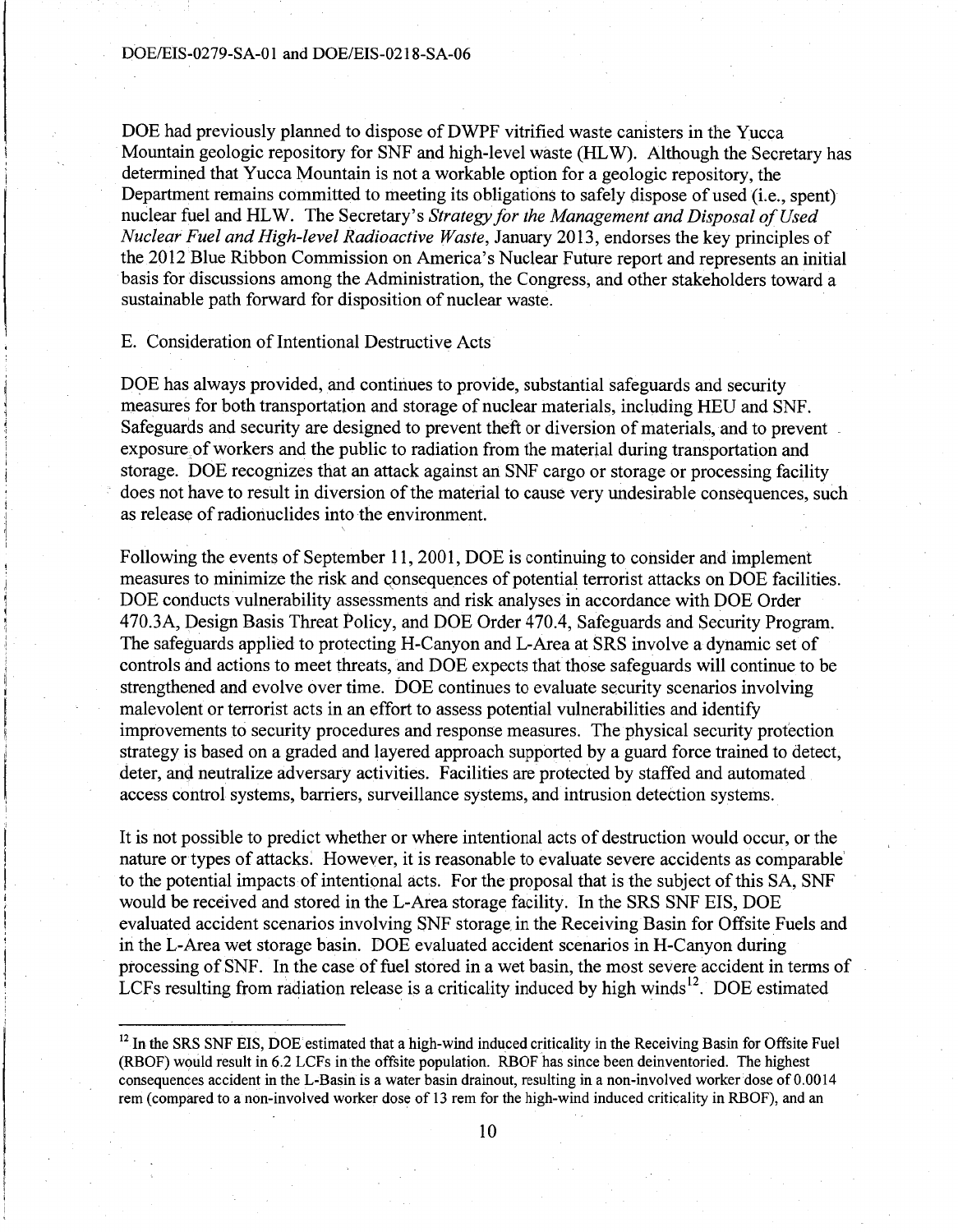that such an accident could result in about 6.2 LCF in the offsite population. During H-Canyon processing, the most serious accident is a coil and tube failure with radioactive material released through the facility's cooling tower. DOE estimated that such an accident could result in 39 LCF in the offsite population. Each of these accidents, and others described in the SRS SNF EIS, could also result in non-radiological fatalities, depending on the initiator of the radiological release and structural damage to the facility.

In reviewing the nature and consequences of the accident scenarios described in the SRS SNF EIS, DOE has determined that the consequences of a terrorist attack on the SNF storage and processing facilities are not likely to be greater than the consequences of the severe accidents DOE evaluated. Each facility is very robust, and each is protected as described in the paragraphs above. The potential impacts of intentional destructive acts against these SRS facilities would be similar to the accident impacts presented in the SRS SNF EIS. Although DOE did not analyze intentional destructive acts in the FRR EIS, DOE reviewed existing analyses of acts of sabotage and terrorism on transportation of SNF and high-level radioactive waste. (See Appendix A.) Because the quantities of radioactive material in the target materials are much less than in SNF or high-level radioactive waste, DOE concluded that the estimated impacts of an intentional destructive act on the proposed shipments of target materials would not exceed the potential impacts associated with the results reviewed for SNF and high-level waste.

# 5. RELATIONSHIP TO SURPLUS PLUTONIUM DISPOSITION SUPPLEMENTAL **EIS**

DOE is preparing a supplement to the Surplus Plutonium Disposition (SPD) Environmental Impact Statement (EIS) (DOE/EIS-0283, November 1999) to, among other things, evaluate alternatives for disposition of surplus weapons-usable plutonium. Three of those alternatives involve the use of certain H-Canyon facilities (principally a dissolver and HB-Line) to process plutonium for disposition to DWPF for vitrification, prepare plutonium to be manufactured into mixed oxide fuel in the Mixed Oxide Fuel Fabrication Facility (MFFF) (under construction at SRS), or prepare plutonium for disposal at the Waste Isolation Pilot Plant in New Mexico. DOE issued the Draft SPD Supplemental EIS (DOE/EIS-0283-S2) in July 2012. DOE anticipates issuing the Final SPD Supplemental EIS in 2013.

In June 2012, DOE determined that, before completion of the SPD Supplemental EIS, it could begin processing 2.4 MT of non-pit plutonium through the H-Canyon facilities to make it suitable for feedstock for the MFFF (DOE, 2012). This activity began in October 2012. After completing the SPD Supplemental EIS, DOE could decide to process additional plutonium in H-Canyon.

The use of HB-Line for plutonium disposition into DWPF, oxide production for MFFF, or disposal at WIPP would not limit H-Canyon capacity to process SNF and recover the uranium. However, utilizing one H-Canyon dissolver to dissolve plutonium would limit SNF processing to the one remaining dissolver and possibly extend the time to process the SNF. Thus, as described

MEI dose of 0.016 rem, (compared to an MEI dose of 0.22 rem for the high-wind induced criticality in RBOF). Impacts of the L-Basin accident thus estimated to be much less than those of the RBOF accident. See SRS SNF EIS, Table 4.2-1, p. 4-49.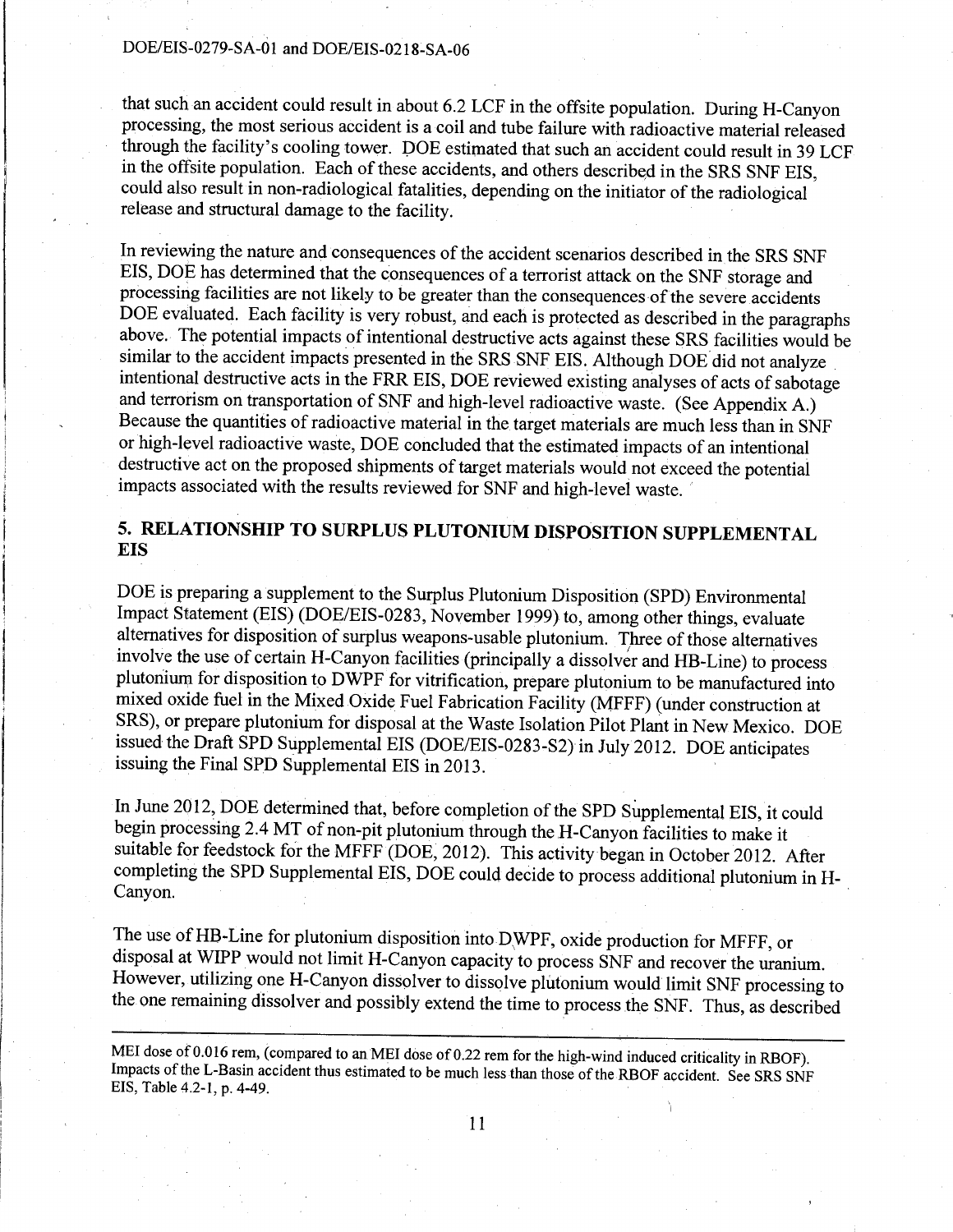earlier in this SA; DOE proposes to install a third dissolver to return the dissolving capacity for SNF to the level supported by H-Canyon's off-gas system and processing capability, which are the capacities evaluated in the SRS SNF EIS.

## 6. **CONCLUSION**

DOE has reviewed its previous EISs that address SRS facilities and programs involved in existing and proposed SNF and target material management: the SRS SNF EIS, the FRR EIS, the Disposition of Surplus Highly Enriched Uranium EIS, the SRS Salt Processing Alternatives Supplemental EIS, and the relationship of the present proposal to the Surplus Plutonium Disposition Supplemental EIS. This SA addresses the impacts of proposed SNF and target material management actions including transportation, conventional processing, waste management, and down-blending HEU to LEU. The proposal involves the use of existing facilities and existing processes. The changes would use conventional processing in lieu of melt and dilute technology, both of which were analyzed in the SRS SNF EIS, and the installation of a third dissolver in H-Canyon to provide the HEU processing capacity analyzed in the SRS SNF EIS. Separately, the proposal involves the transport, receipt and processing of HEU target materials from Canada in liquid form rather than solid form as analyzed in the FRR EIS. All HEU recovered during operations would be downblended to LEU as evaluated in the Disposition of Highly Enriched Uranium EIS. DOE has also prepared a discussion regarding intentional destructive acts.

The potential health and environmental impacts of processing almost 85 percent less SNF than DOE evaluated originally would not exceed those described in the SRS SNF EIS. While the quantity of fuel is less than anticipated, the characteristics of the fuel have not changed, and radioactive decay has occurred which tends to reduce some radiological impacts.

DOE finds that, due to the transportation and safety measures to be used, the potential impacts of transporting target materials from Canada in liquid form, including potential impacts from terrorism or other harmful acts, would not be significantly different from those analyzed in the FRR EIS. DOE also finds that once the target materials are received on site, the potential risks associated with on-site storage and conventional processing in H-Canyon would not significantly differ from those reported in the SRS SNF EIS. For the down-blending aspect of the proposal, there is no significant change from prior NEPA reviews.

#### **7. DETERMINATION**

This SA demonstrates that the potential environmental impacts of processing up to approximately 3 .3 MT of SNF and target material by conventional processing in H-Canyon at SRS and down-blending HEU to LEU for use in commercial nuclear reactors, represents neither substantial changes to the proposed action relevant to environmental concerns nor significant new circumstances or information relevant to environmental concerns and bearing on the proposed action or its impacts. This SA also finds that potential environmental impacts associated with transportation of liquid HEU solutions to the SRS from Canada would not significantly differ from the impacts reported in the FRR EIS and would be expected to result in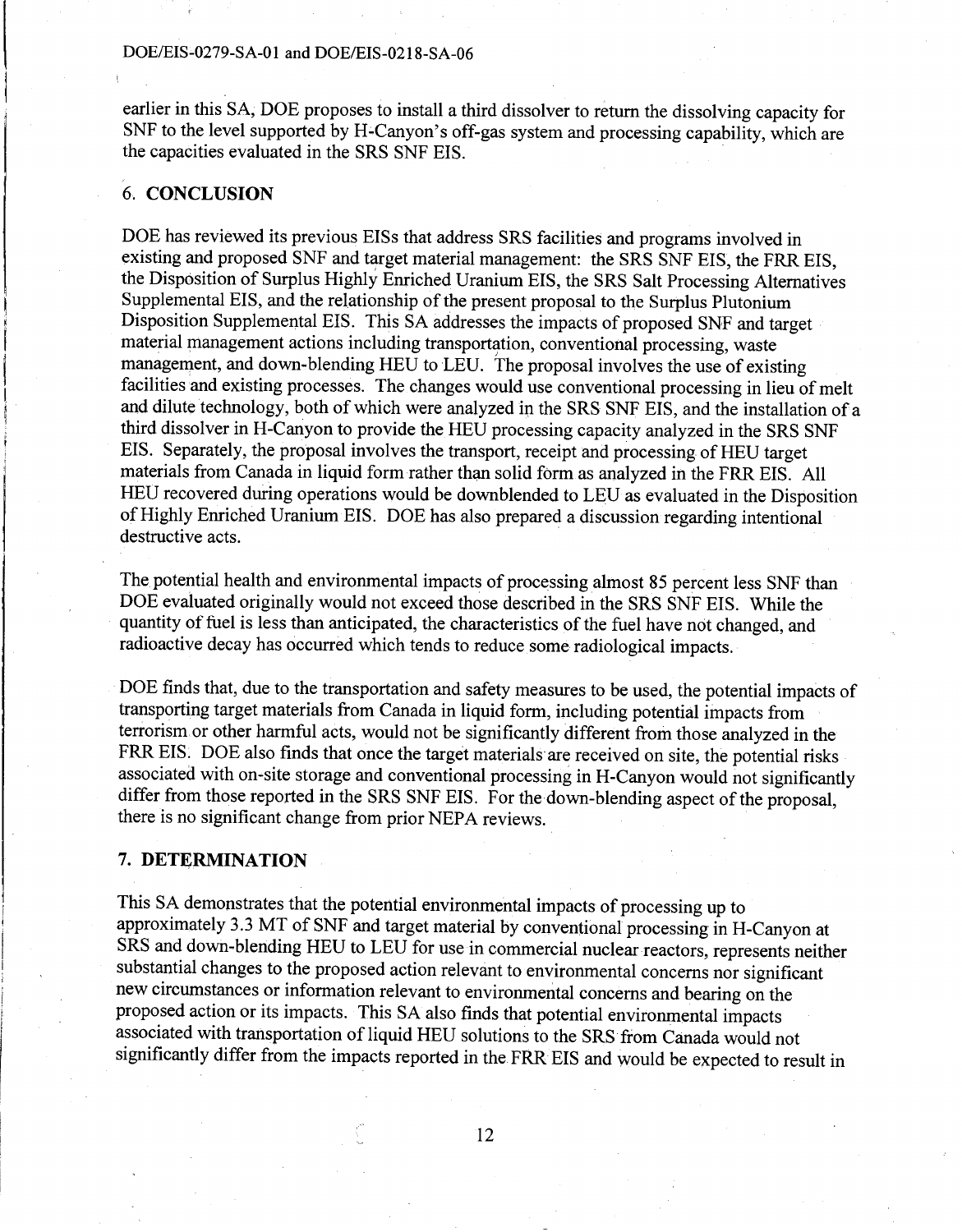no radiological or non-radiological fatalities. Therefore, pursuant to 10 CFR 1021.314(c), I have determined that a supplemental or new EIS is not required.

Issued at Washington, DC on March  $\mathbb{Z}_7$ , 2013 mga  $\overline{\mathcal{U}}$ 

David Huizenga Senior Advisor for Environmental Management

'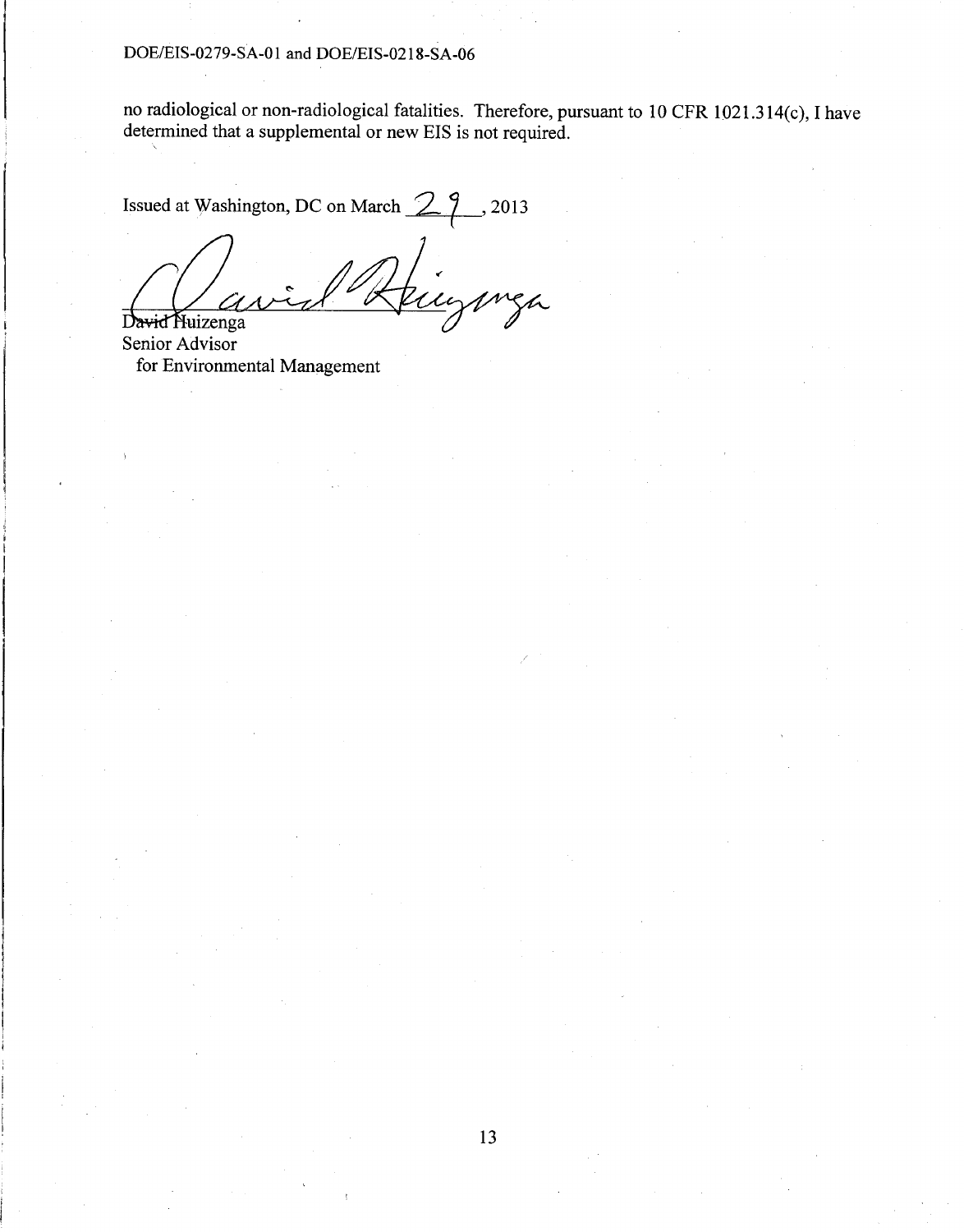### References

DNFSB, 2013. Storage Conditions of Reactive Metal Fuel in L-Basin at the Savannah River Site. DNFSB/TECH-38, January 2013.

DOE, 1982. Final Environmental Impact Statement, Defense Waste Processing Facility, Savannah River Plant, Aiken, South Carolina. DOE/EIS-0082, February 1982.

DOE, 1995a. Programmatic Spent Nuclear Fuel Management and Idaho National Engineering Laboratory Environmental Restoration and Waste Management Programmatic Environmental Impact Statement. DOE/EIS-0203, April 1995.

DOE, 1995b. "Programmatic Spent Nuclear Fuel Management and Idaho National Engineering Laboratory Environmental Restoration and Waste Management Programs Record of Decision." *Federal Register* Vol. 60, p.28680. June 1, 199'5.

DOE, 1995c. Interim Management of Nuclear Materials Final Environmental Impact Statement. DOE/EIS-0220, October 1995.

DOE, 1996a. Proposed Nuclear Weapons Nonproliferation Policy Concerning Foreign Research Reactor Spent Nuclear Fuel Environmental Impact Statement. DOE/EIS-0218F, February 1996.

DOE, 1996b. "Record of Decision for the Final Environmental Impact Statement on a Proposed Nuclear Weapons Nonproliferation Policy Concerning Foreign Research Reactor Spent Nuclear Fuel."Federal Register Vol. 61, p. 25092. May 17, 1996.

DOE, 1996c. Disposition of Surplus Highly Enriched Uranium Environmental Impact Statement. DOE/EIS-0240, June 1996.

DOE, 1996d. "Record of Decision for the Disposition of Surplus Highly Enriched Uranium Final Environmental Impact *Statement."Federal Register* Vol. 61, p. 40619. August 1, 1996.

DOE, 2000a. Savannah River Site Spent Nuclear Fuel Management Environmental Impact Statement. DOE/EIS-0279, March 2000.

DOE, 2000b. "Record of Decision for the Savannah River Site Spent Nuclear Fuel Management Final Environmental Impact Statement." *Federal Register* Vol. 65, p. 48224. August 7, 2000.

DOE, 2001. Savannah River Site Salt Processing Alternatives Supplemental Environmental Impact Statement. DOE/EIS-0082-S2. June 2001.

DOE, 2004. Revision of the Record of Decision for a Nuclear Weapons Nonproliferation Policy Concerning Foreign Research Reactor Spent Nuclear Fuel." *Federal Register* Vol. 69, p. 69901. December 1, 2004.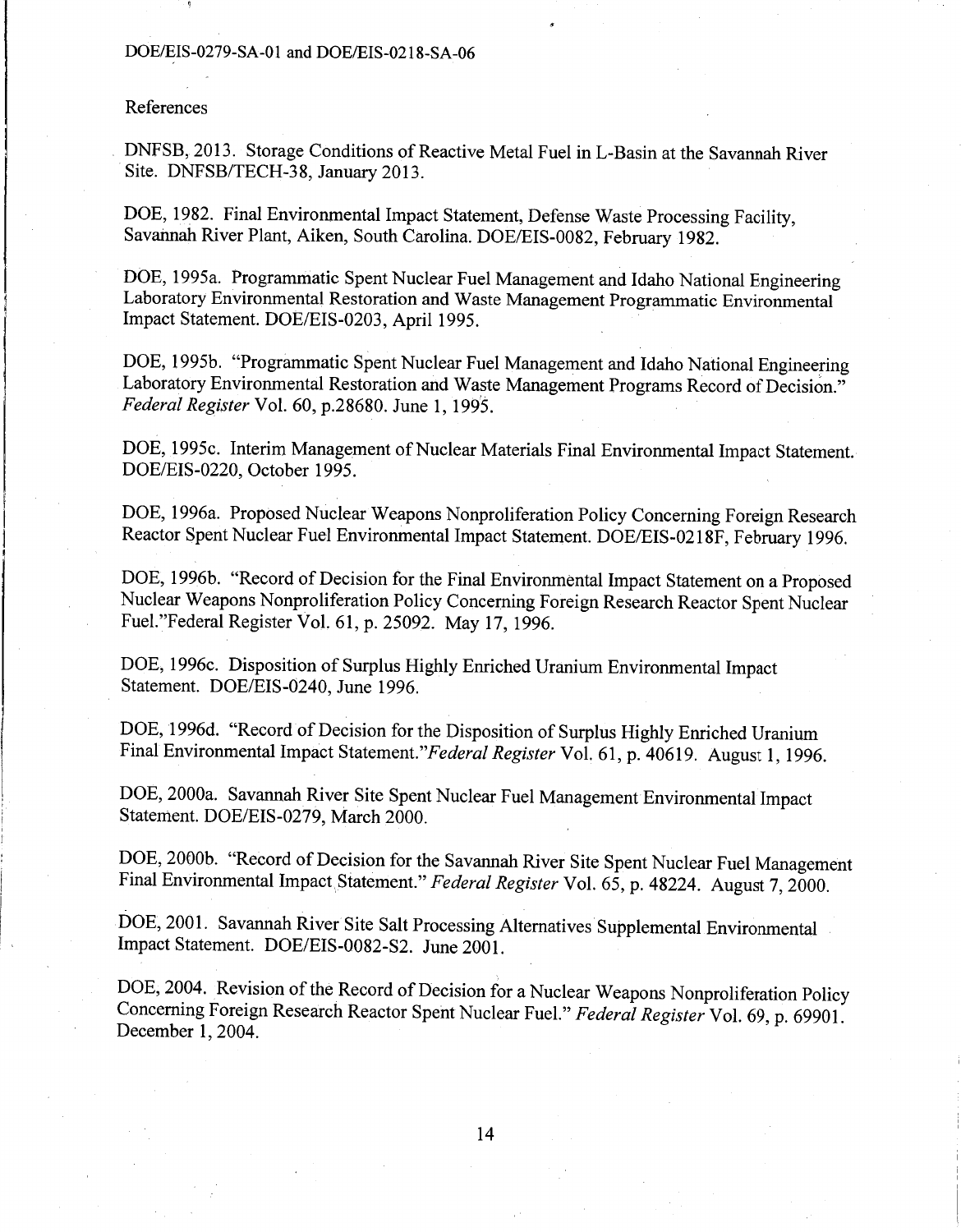DOE, 2006. Supplement Analysis for Salt Processing Alternatives, DOE/EIS-0082-S2-SA-01, January 2006.

DOE, 2007. Supplement Analysis Disposition of Surplus Highly Enriched Uranium. DOE/EIS-0240-SAl, October 2007.

DOE, 2009. Supplement Analysis for the U.S. Disposition of GAP Material - Spent Nuclear Fuel. DOE/EIS-0218-SA-4, January 2009.

DOE, 2012. Interim Action Determination, Use of H-Canyon/HB-Line to Prepare Feed for the Mixed Oxide Fuel Fabrication Facility at the Savannah River Site. June 2012.

Savannah River Nuclear Solutions, LLC, 2012. H-Canyon Composite Hazard Analysis. SRNS-TR-2008-00277, Revision 5. Aiken, South Carolina, May 2012.

Savannah River Remediation, 2012. Savannah River Site Liquid Waste System Plan. SRR-LWP-2009-00001. Aiken, South Carolina, February 2012.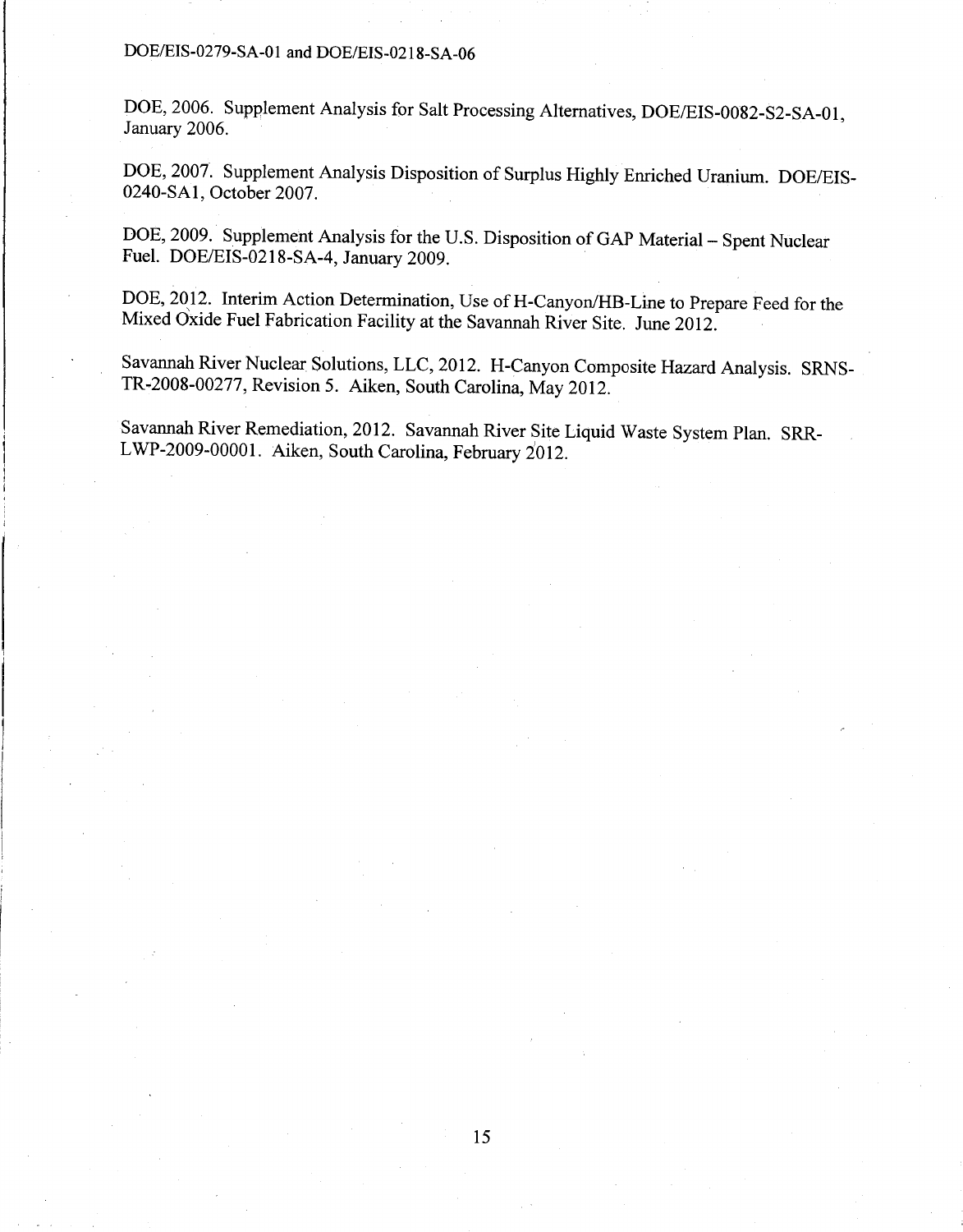# APPENDIX A

# LETTER REPORT:

# EVALUATION OF HUMAN HEALTH EFFECTS FROM TRANSPORTATION OF · FISSILE SOLUTION STORAGE TANK HIGHLY ENRICHED URANIUM SOLUTION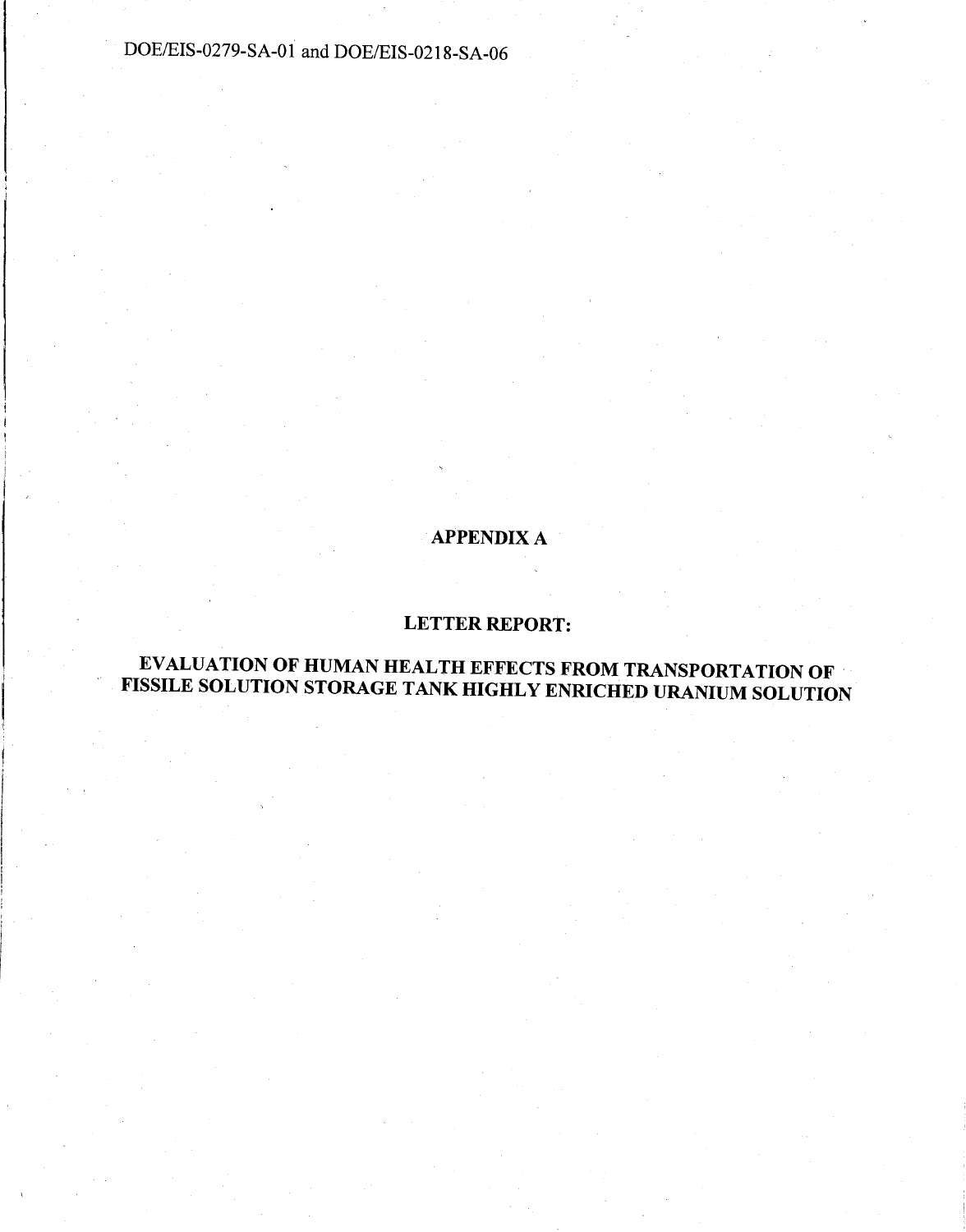# Letter Report: Evaluation of Human Health Effects from Transportation of Fissile' Solution Storage Tank Highly Enriched Uranium Solution

# March 2013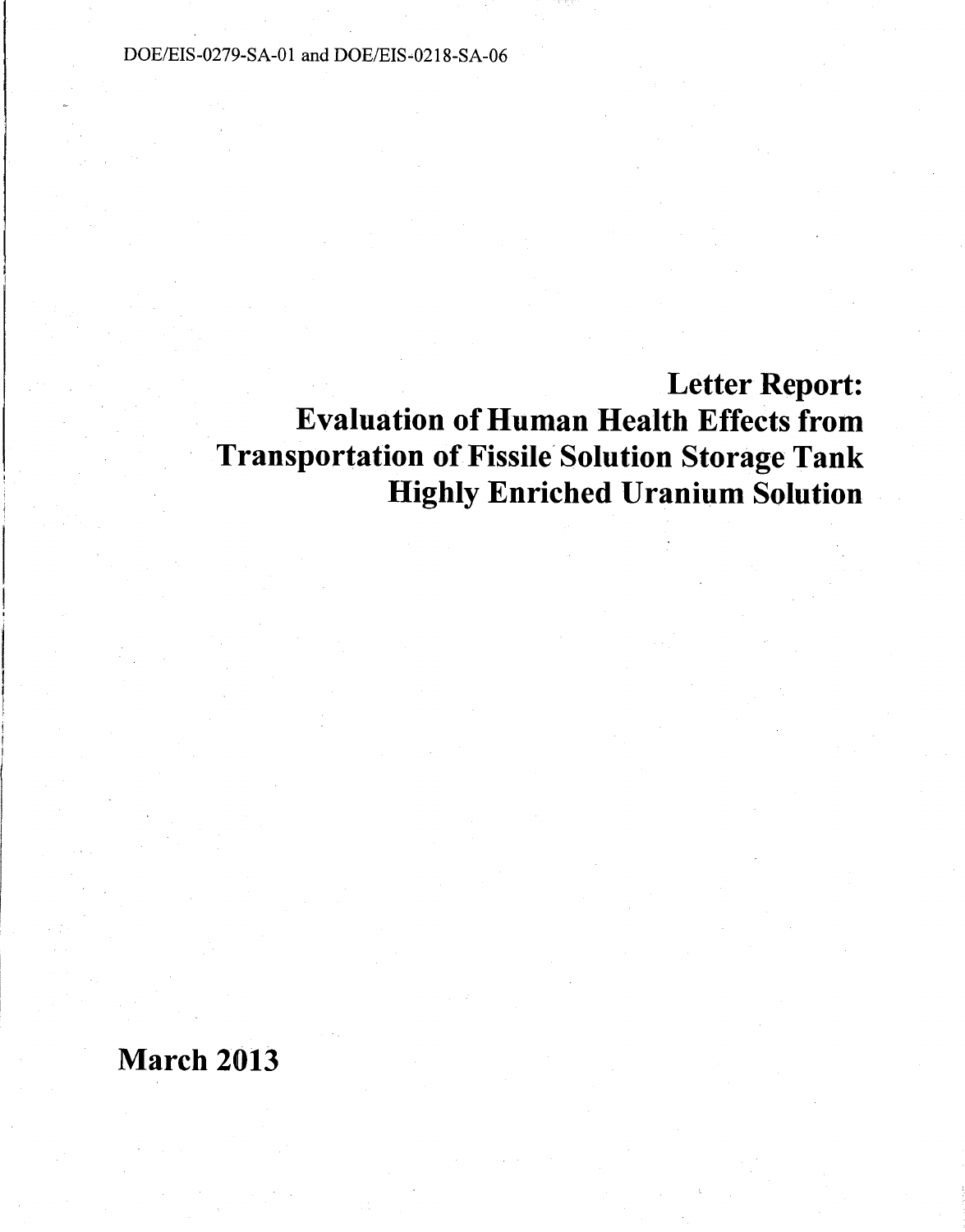# **Table of Contents**

| $\mathbf{1}$ |  |
|--------------|--|
| 2            |  |
| 2.1          |  |
| 2.2          |  |
| 2.3          |  |
| 2.4          |  |
| 2.5          |  |
| 3            |  |
| 4            |  |
| 4.1          |  |
| 4.2          |  |
| 4.3          |  |
| 5            |  |
| 5.1          |  |
| 5.2          |  |
| 5.3          |  |
| 6            |  |
| 6.1          |  |
| 6.2          |  |
| 6.3          |  |
| 6.4          |  |
| 6.5          |  |
| 6.6          |  |
| 7            |  |
| 8            |  |
| 9            |  |
| 9.1          |  |
| 9.2          |  |
| 9.3          |  |
| 9.4          |  |
| 10           |  |
|              |  |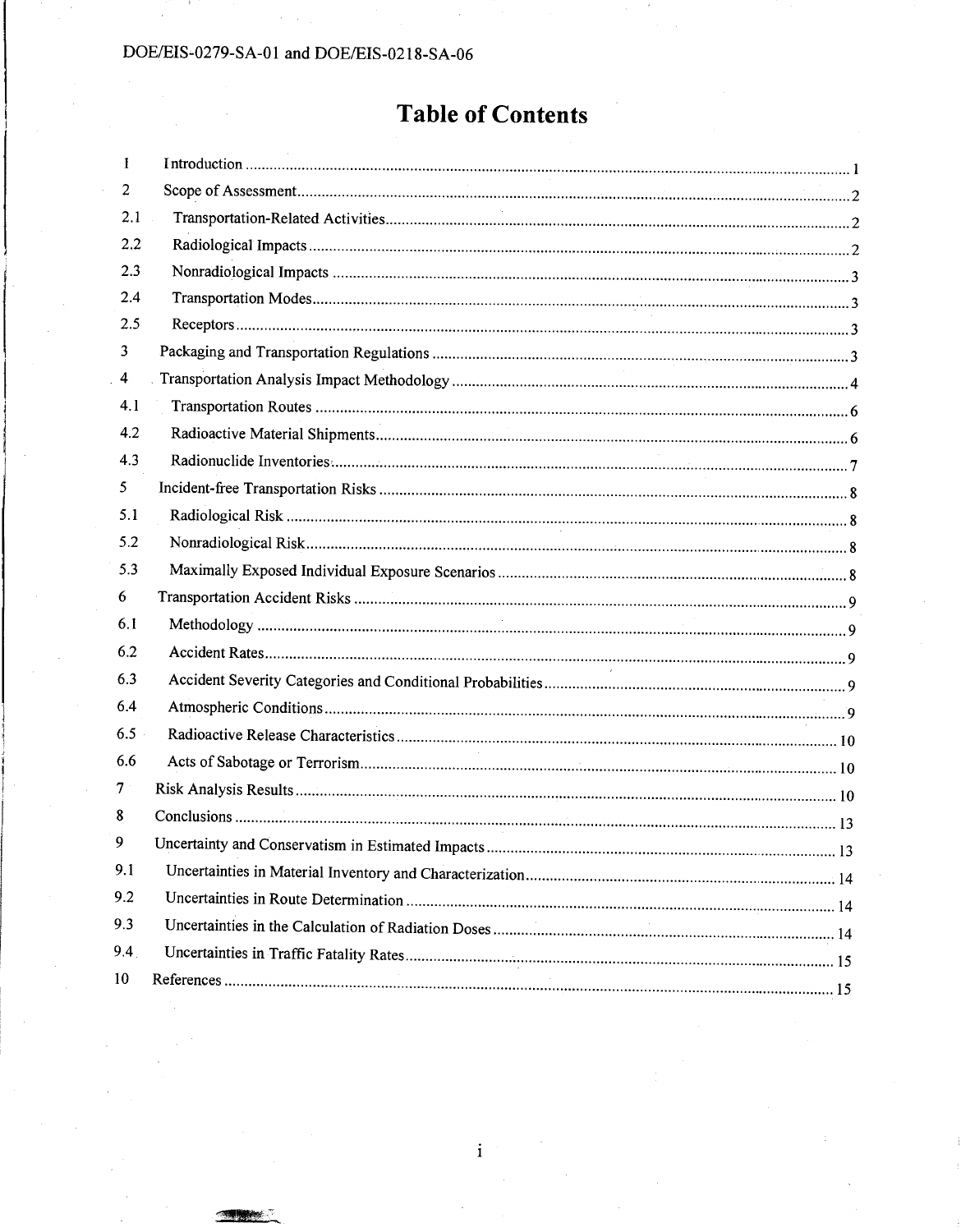# **List of Tables**

| Table 5 Estimated Dose to Maximally Exposed Individuals Under Incident-Free Transportation Conditions12 |  |
|---------------------------------------------------------------------------------------------------------|--|
| Table 6 Estimated Dose to the Population and to Maximally Exposed Individuals Under the Maximum         |  |

Note: This page of the Table of Contents was corrected on April 1, 2013.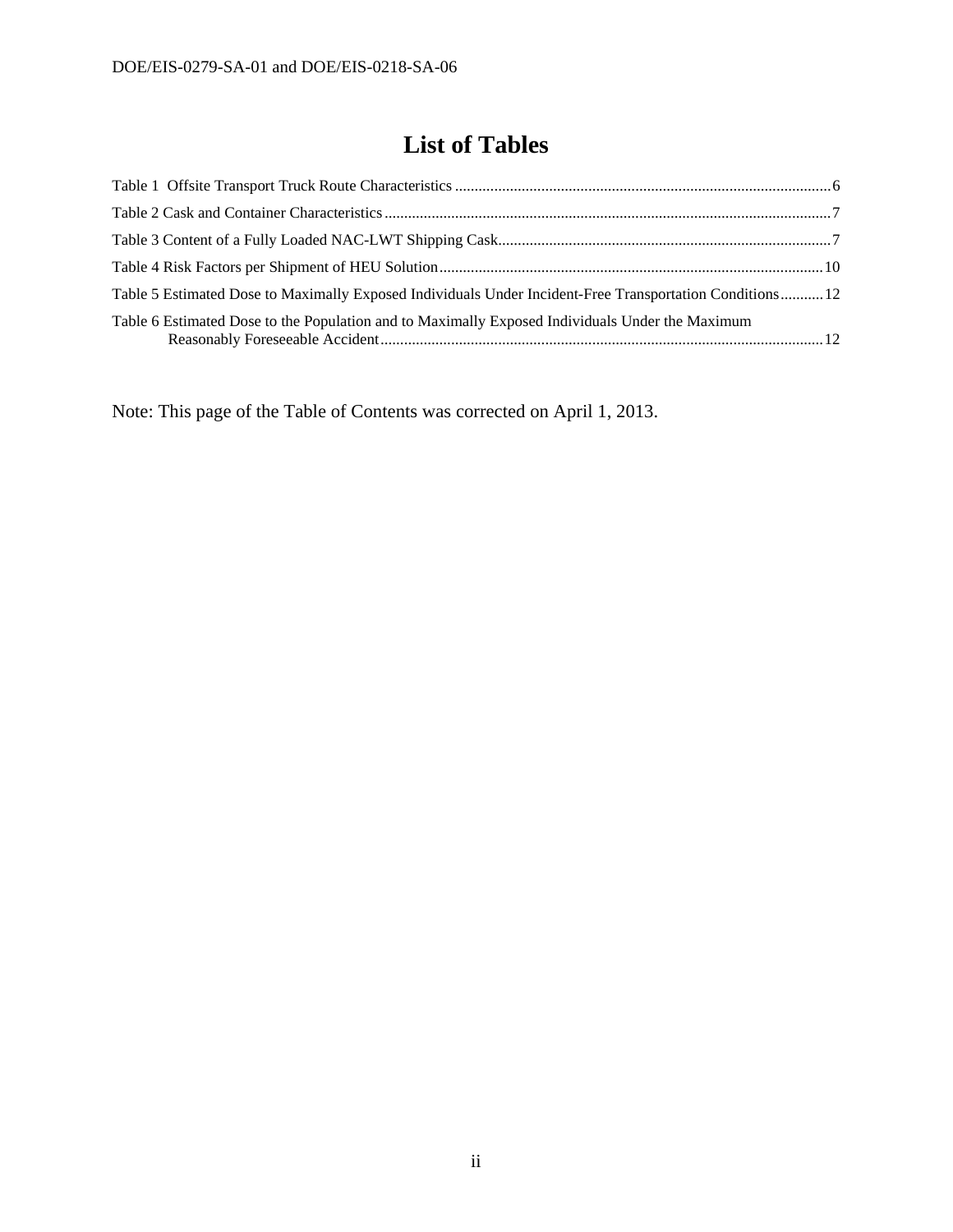# **LETTER REPORT EVALUATION OF HUMAN HEALTH EFFECTS FROM TRANSPORTATION OF FISSILE SOLUTION STORAGE TANK HIGHLY ENRICHED URANIUM SOLUTION**

#### **1 Introduction**

On May 13, 1996, the United States Department of Energy (DOE) announced the Record of Decision (ROD) (61FR25092) for the *Final Environmental Impact Statement on a Nuclear Weapons Nonproliferation Policy Concerning Foreign Research Reactor Spent Nuclear Fuel (FRR SNF EIS)*  (DOE 1996). In terms of this policy, and subject to certain conditions, DOE announced its decision to accept and manage foreign research reactor spent nuclear fuel that was originally enriched in the United States (U.S.), as well as certain target material. The FRR SNF Acceptance Program, currently managed by the National Nuclear Security Administration (NNSA), has been in operation since 1996 to implement the decision announced by DOE.

Since May 1996, DOE/NNSA has prepared 4 supplement analyses (SAs) of the original *FRR SNF'' EIS,* and has published announcements and revisions to the ROD in the Federal Register, as appropriate. Based on the first SA (DOE/EIS-0218-SA1), DOE determined that no further National Environmental Policy Act (NEPA) review was required for using a different route from Concord, California to the Idaho National Laboratory than the reference route evaluated in the *FRR SNF EIS.*  Based on the second SA (DOE/EIS-0218-SA-2), DOE revised the ROD to allow more casks (16) to be transported on a ship than originally evaluated and to modify the research reactors and quantities of fuel that could be accepted from countries that were originally evaluated in the *FRR SNF EIS* (65 FR 44767). As a result of the third SA (DOE/EIS-0218-SA-3), the FRR SNF Acceptance Program extended the time period to 20 years, from May 13, 1996, through May 12, 2016, during which highly enriched uranium (HEU) fuel could be irradiated and continue to be eligible for acceptance. The extension does not apply to research reactors that continue to operate on HEU fuel in lieu of conversion to acceptable LEU fuel; however, the extension does provide additional time for new participants to take full advantage of the new dispensation. A 23 year period from May 13, 1996 through May 12, 2019, is now allowed for the acceptance of fuel irradiated during the 20-year window (69 FR 69901). A fourth SA (DOE/EIS-0218-SA-4) supported a DOE decision to expand the program to accept "gap material" SNF that poses a threat to national security, is susceptible for use in an improvised nuclear device, presents a risk of terrorist threat, and has no other pathway to ensure security from theft or diversion (FR). Gap material SNF included a limited quantity of SNF containing non-U.S.-origin HEU and SNF containing U.S.-origin HEU that was not previously addressed in the *FRR SNF EIS.* 

Canada is among the countries that are eligible for the spent fuel acceptance program. The *FRR SNF EIS* expected to receive target materials from Canada. Target materials, (in a form of fissile solutions from a very small burnup), are residual materials from HEU target fuels that have been irradiated in a research reactor to produce molybdenum-99, which decays to technetium-99, a medical isotope. Two methods were identified in the *FRR SNF EIS,* namely calcining or oxidizing, to prepare this material for transport to the U.S. There is now a proposal to transport the fissile solution in a transportation cask certified by the NRC.

A-1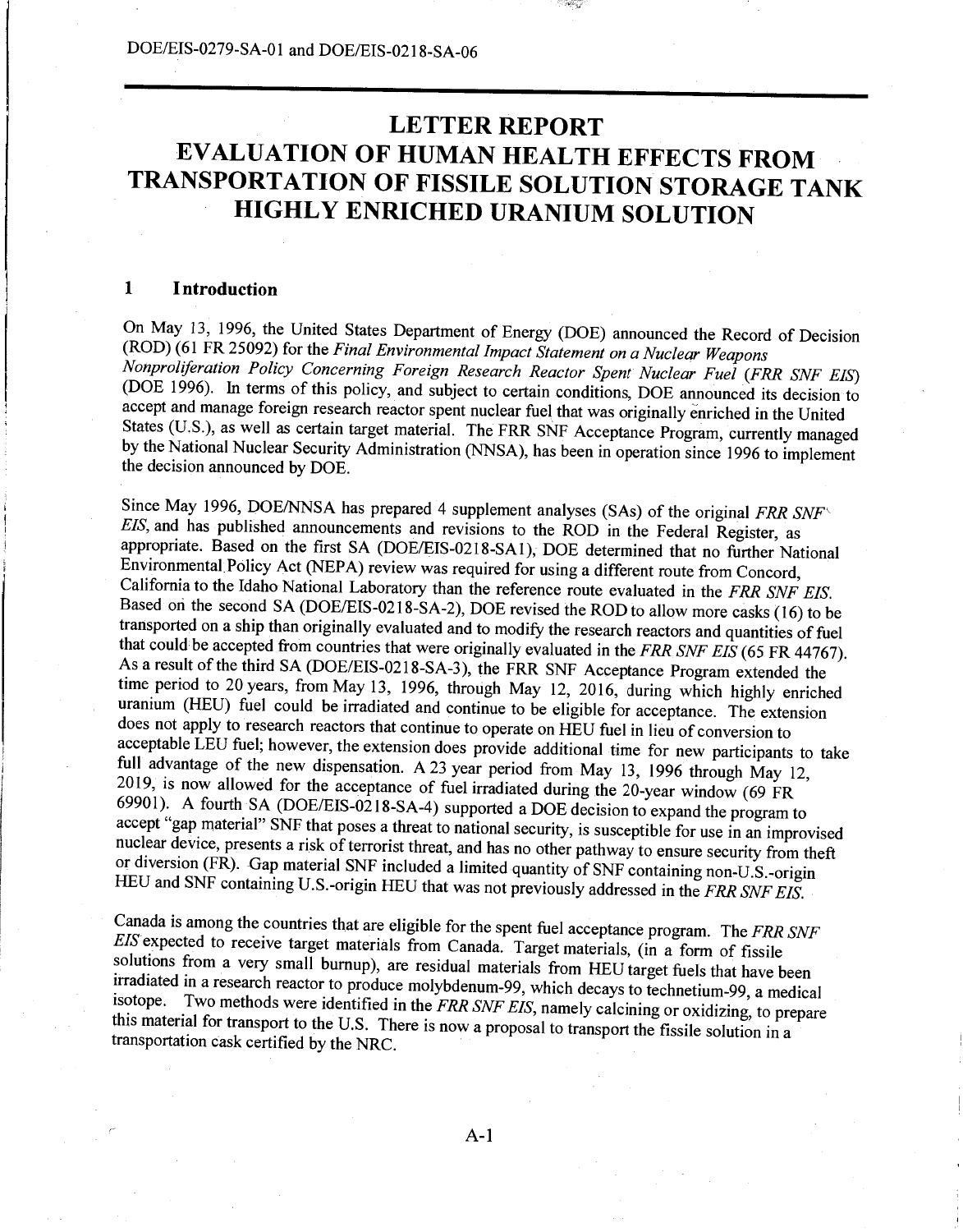This assessment reviews the transport of radioactive liquid solutions from the Canadian border to the Savannah River Site in South Carolina. These liquid solutions would originate from Chalk River Laboratories and would consist of HEU solution). The route described in this evaluation is representative only for the purposes of analysis. The actual routes would be determined by the shipper in accordance with all applicable transportation regulations to ensure the safety of the involved transportation workers and the general public.

The topics in this report include the scope of the assessment, packaging and determination of potential transportation routes, the analytical methods used for the risk assessment (e.g., computer models), and . important assessment assumptions. In addition, to aid in understanding and interpreting the results, specific areas of uncertainty are described that could affect the results.

## **2 Scope of Assessment**

The scope of the transportation human health risk assessment addresses the potential radiological and nonradiological impacts, transportation modes, and receptors associated with the transport of HEU in solution at Chalk River Laboratories in Canada. The assessment addresses impacts only on the U.S. portion of the transportation route.

## **2.1 Transportation-Related Activities**

The transportation risk assessment is limited to estimating the human health risks related to transportation. This includes incident-free risks related to being in the vicinity of a shipment during transport or at stops, as well as accident risks. The impacts of increased transportation levels on local traffic volume or infrastructure are not quantitatively evaluated in this analysis. These impacts would be insignificant since there would be only about one shipment per week and there would not be any road closures or other procedures implemented that would affect traffic flow.

Liquid radioactive solution from Chalk River Laboratories in Canada would be placed into containers that would then be placed into NAC-LWT casks, one container per cask. The NAC-LWT cask vendor (NAC International) possesses a valid competent authority certification for the cask from the U.S. Department of Transportation (DOT); however, a revision to the certification is needed because the container and HEU' solutions were not included in the original certification. Each cask would be placed inside a 6.1-meter (20-foot) ISO container and there would be one ISO container per truck.

## **2.2 Radiological Impacts**

Radiological risks (i.e., those risks that result from the radioactive nature of the materials) are assessed for both incident-free (normal) and accident transportation conditions. The radiological risk associated with incident-free transportation conditions would result from the potential exposure of people to external radiation in the vicinity of a shipment. The radiological risk from transportation accidents would come from the potential release and dispersal of radioactive material into the environment during an accident and the subsequent exposure of people.

All radiological impacts are calculated in terms of radiation dose and associated health effects in the exposed populations. The radiation dose calculated is the total effective dose equivalent (see Title 10 of the Code of Federal Regulations [CFR], Part 20 [IO CFR Part 20]), which is the sum of the effective dose equivalent from external radiation exposure and the 50-year committed effective dose equivalent from \_ internal radiation exposure. Radiation doses are presented in units of roentgen equivalent man (rem) for individuals and person-rem for collective populations. The impacts are further expressed as health risks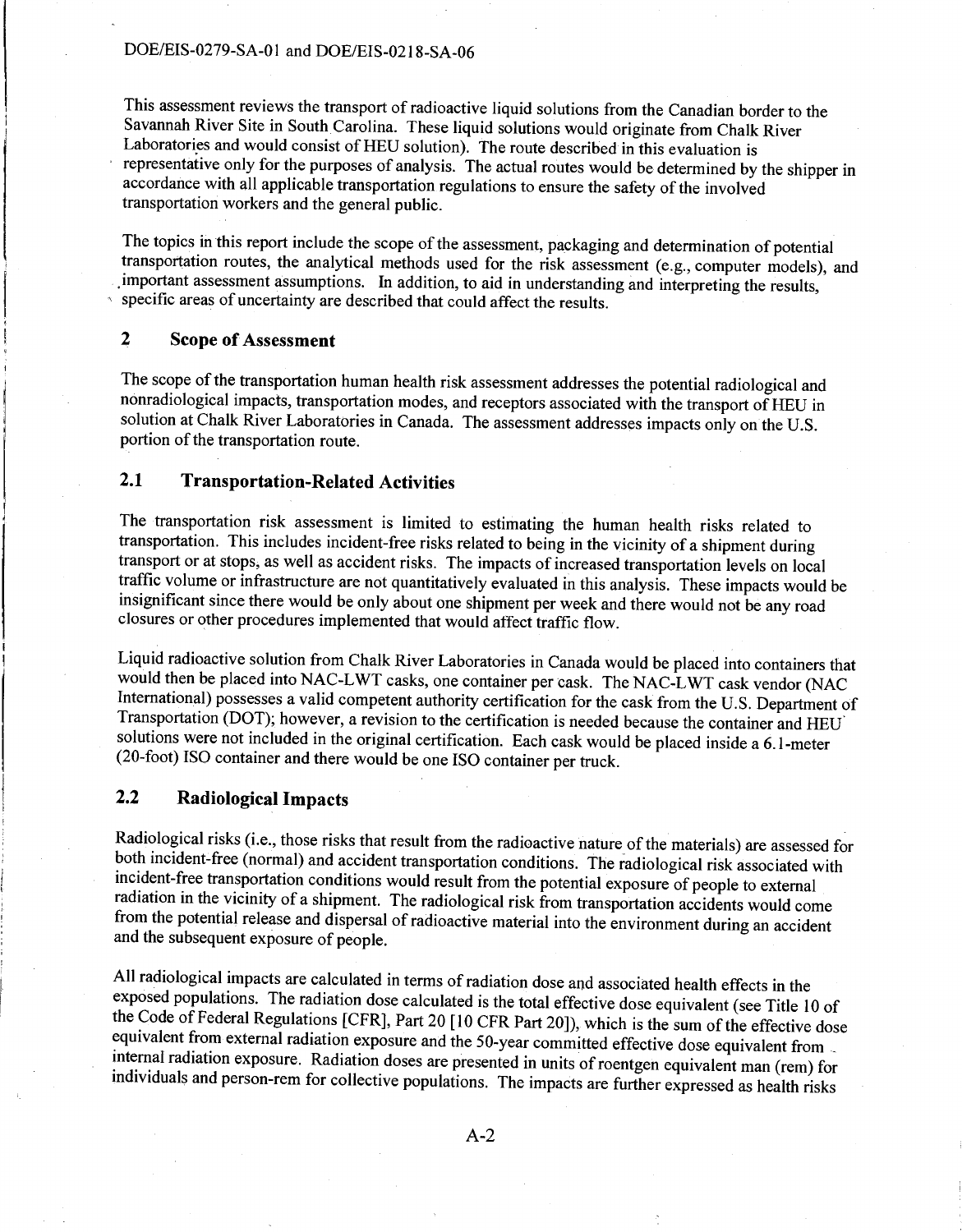in terms of latent cancer fatalities (LCFs) in exposed persons using a dose-to-risk conversion factor of 0.0006 LCFs per rem or person-rem of exposure for both the public and workers (DOE 2002c).<br>2.3 **Nonradiological Impacts 2.3 Nonradiological Impacts** 

In addition to radiological risks posed by transportation activities, vehicle-related risks are also assessed for nonradiological causes (i.e., causes related to the transport vehicles, not the radioactive cargo) for the same transportation routes. The nonradiological transportation risks, which would be incurred for similar shipments of any commodity, are assessed for accident conditions. The nonradiological accident risk refers to the potential occurrence of transportation accidents that result in fatalities unrelated to the radioactive nature of the cargo.

Nonradiological risks during incident-free transportation conditions could also be caused by potential exposure to increased vehicle exhaust emissions. As explained in Section 5.2, these emission impacts, in terms of excess latent mortalities, were not considered.

## **2.4 Transportation Modes**

All shipments of radioactive materials are assumed to take place by exclusive-use truck.

# **2.5 Receptors**

1

Transportation~related risks are calculated and presented separately for workers and members of the general public. The workers considered are truck crew members involved in transportation and inspection of the packages. The general public includes all persons who could be exposed to a shipment while it is moving or stopped during transit. For incident-free operation, the affected population includes individuals living within 800 meters (0.5 miles) of each side of the road. Potential risks are estimated for the affected populations and the hypothetical maximally exposed individual (MEI). For incident-free operation, the MEI would be a resident living near the highway who is exposed to all shipments transported on the road. For accident conditions, the affected population includes individuals residing within 80 kilometers (50 miles) of the accident, and the MEI would be an individual located directly downwind from the accident. The risk to the affected population is a measure of the radiological risk posed to society as a whole. As such, the impact on the affected population is used as the primary means of evaluating impacts. ·

# **3 Packaging and Transportation Regulations**

This assessment was performed consistent with packaging and transportation regulations. These regulations are presented in the *FRR SNF EIS,* Appendix E, Section E.3 .1. The latest summary of the regulations are presented in DOT's *Radioactive Material Regulations Review* (DOT 2008). Appendix B, Section B.2.1.3 of the *FRR SNF EIS* summarizes the regulations related to cask design.

The regulatory standards for packaging and transporting radioactive materials are designed to achieve the following four primary objectives:

- Protect persons and property from radiation emitted from packages during transportation by specific limitations on the allowable radiation levels
- Contain radioactive material in the package (achieved by packaging design requirements based on performance-oriented packaging integrity tests and environmental criteria)
- Prevent nuclear criticality (an unplanned nuclear chain reaction that could occur as a result of concentrating too much fissile material in one place)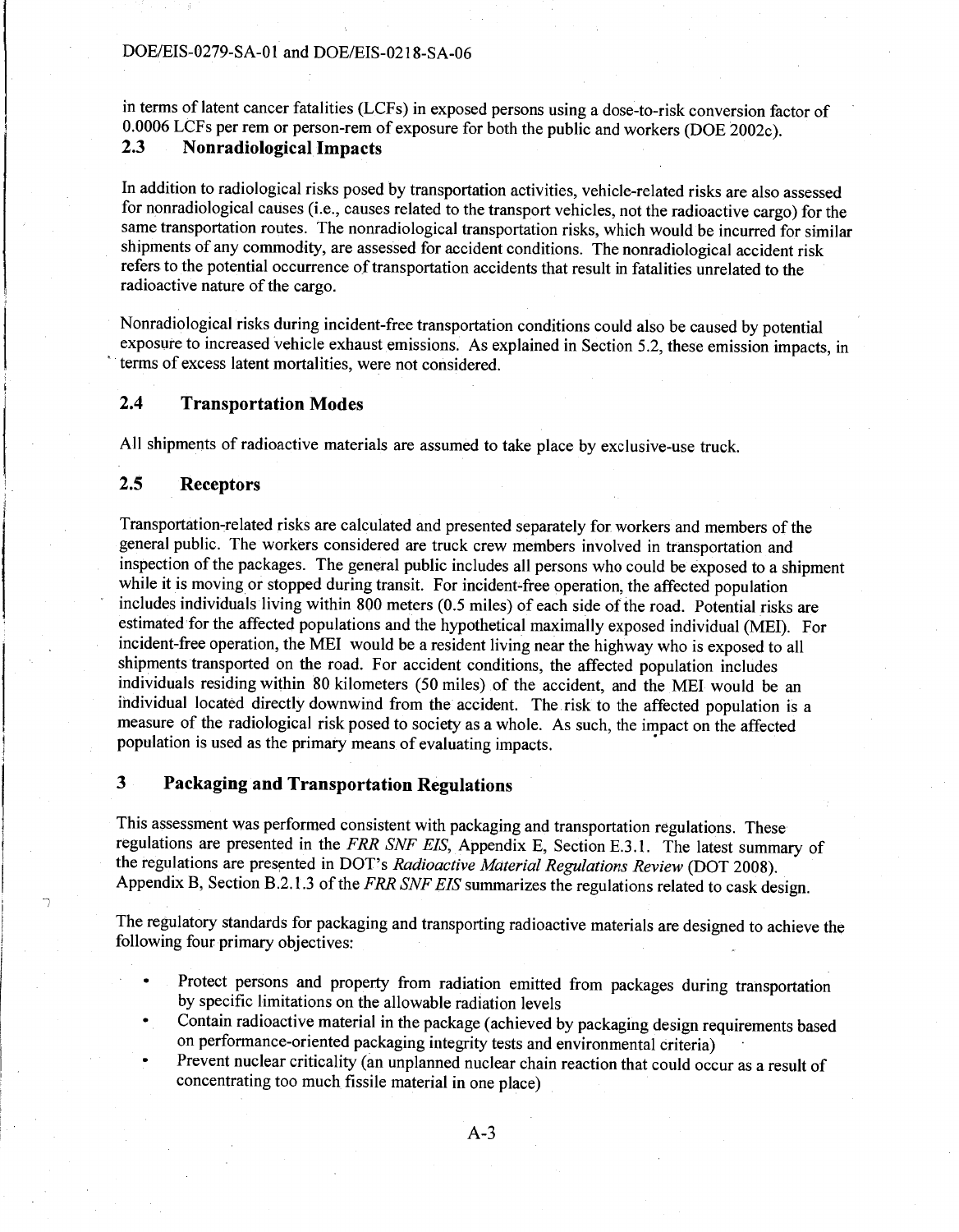Provide physical protection against theft and sabotage during transit

DOT regulates the transportation of hazardous materials in interstate commerce by land, air, and water. DOT specifically regulates the carriers of radioactive materials and the conditions of transport, such as routing, handling and storage, and vehicle and driver requirements. DOT also regulates the labeling, classification, and marking of radioactive material packagings.

NRC regulates the packaging and transportation of radioactive material for its licensees, including commercial shippers of radioactive materials. In addition, under an agreement with DOT, NRC sets the standards for packages containing fissile materials and Type B packagings. These standards include requirements that the package and its contents be subcritical (a nuclear chain reaction cannot be sustained). This analysis therefore does not address criticality concerns.

DOE, through its management directives, Orders, and contractual agreements, ensures the protection of public health and safety by imposing on its transportation activities standards equivalent to those of DOT and NRC. According to 49 CFR 173.7(d), packagings made by or under the direction of DOE may be used for transporting Class 7 materials (radioactive materials) when the packages are evaluated, approved, and certified by DOE against packaging standards equivalent to those specified in 10 CFR Part 71.

DOT also has requirements that help reduce transportation impacts. Some requirements affect drivers, packaging, labeling, marking, and placarding. Others specifying the maximum dose rate from radioactive material shipments help reduce incident-free transportation doses.

The Department of Homeland Security (DHS) is responsible for establishing policies for, and coordinating civil emergency management, planning, and interaction with, Federal Executive agencies that have emergency response functions in the event of a transportation incident. In the event a transportation incident involving nuclear material occurs, guidelines for response actions have been outlined in the National Response Framework (NRF) (FEMA 2008a).

DHS would use the Federal Emergency Management Agency (FEMA), an organization within DHS, to coordinate Federal and state participation in developing emergency response plans and take responsibility for the development and the maintenance of the Nuclear/Radiological Incident Annex (NRIA) (FEMA 2008b) to the NRF. *NRIAINRF* describes the policies, situations, concepts of operations, and responsibilities of the Federal departments and agencies governing the immediate response and short-term recovery activities for incidents involving release of radioactive materials to address the consequences of the event.

DHS has the authority to activate Nuclear Incident Response Teams, which include DOE Radiological Assistance Program Teams that can be dispatched from regional DOE Offices in response to a radiological incident. These teams provide first-responder radiological assistance to protect the health and safety of the general public, responders, and the environment and to assist in the detection, identification and analysis, and response to events involving radiological/nuclear material. Deployed teams provide traditional field monitoring and assessment support, as well as a search capability.

## **4 Transportation Analysis Impact Methodology**

The transportation risk assessment performed for this analysis is consistent with the methodology used in the *FRR SNF EIS*, Appendix E, Section E.5. Transportation impacts calculations are presented in two parts: impacts from incident-free or routine transportation and impacts from transportation accidents. Impacts of incident-free transportation and transportation accidents are further divided into

 $A - 4$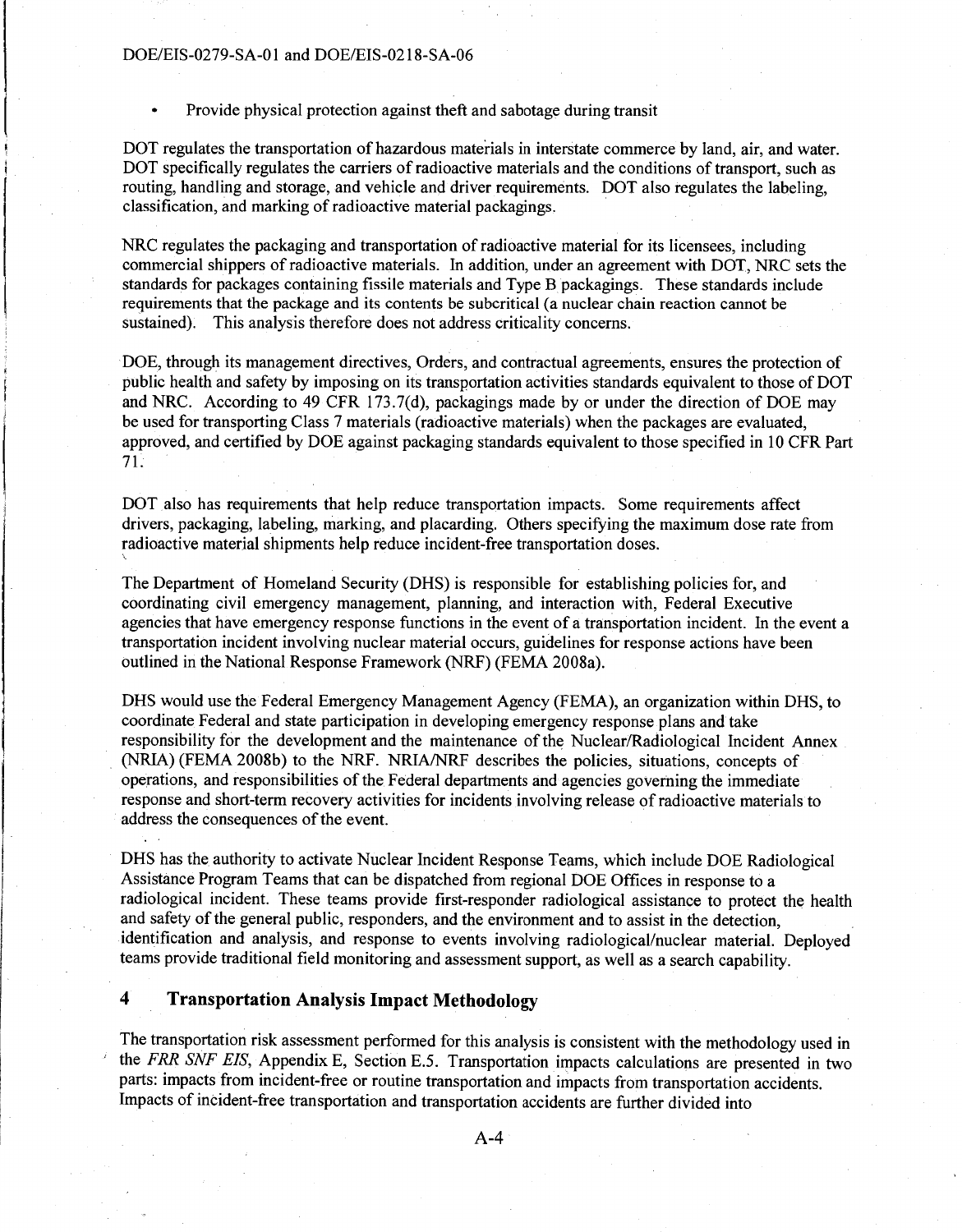nonradiological and radiological impacts. Nonradiological impacts could result from transportation accidents in terms of traffic fatalities. Radiological impacts of incident-free transportation include impacts on members of the public and crew from radiation emanating from materials in the shipment. Radiological impacts from accident conditions consider all reasonably foreseeable scenarios that could damage transportation packages, leading to releases of radioactive materials to the environment.

The impact of transportation accidents is expressed in terms of probabilistic risk, which is the probability of an accident multiplied by the consequences of that accident and summed over all reasonably . conceivable accident conditions. Hypothetical transportation accident conditions ranging from lowspeed "fender-bender" collisions to high-speed collisions with or without fires were analyzed.

Transportation-related risks are calculated and presented separately for workers and members of the general public. The workers considered are truck crew members involved in the actual transportation. The general public includes all persons who could be exposed to a shipment while it is moving or stopped during transit.

The RADTRAN 6 computer code, an updated version of RADTRAN 4 (used for the analyses in the *FRR SNF EIS),* was used for accident risk assessments to estimate the impacts on populations. A number of changes (not including user-interface upgrades and new features) that affect the calculation of incident- free and accident impacts have occurred since RADTRAN 4 was used. Changes relevant to the current analysis include (Weiner 2012, Dennis et al. 2008):

- Upgrading the library of radionuclides in the computer code from 65 to 148 radionuclides, while the number of radionuclides that can be analyzed at a given time increased from 20 to 40
- Updating the dose conversion factors from Federal Guidance Report (FGR) 11112 to factors  $\ddot{\phantom{0}}$ published in International Commission on Radiological Protection (ICRP) Publication 72
- Allowing fixed stop parameters for calculation of maximally exposed individuals to be userdefined instead of fixed
- Allowing user-defined dispersion parameters
- Allowing any number of isopleths to be used up to 30, as opposed to being fixed at 18
- Allowing user-defined release heights as opposed to calculating only for ground-level release
- Updating ingestion dose and food transfer factors and calculations
- Correcting a resuspension dose error, resulting in about 100 times lower accident dose
- Removing the 50-year dose component from ground shine to an individual residing on the site of a radiological transportation accident, lowering the accident risk results.

Consistent with the *FRR SNF EIS,* the RISKIND computer code (Yuan et al. 1995) was used to estimate the doses to MEis and populations for the worst-case maximum reasonably foreseeable transportation accident. RISKIND Version 2.0 was used for this analysis whereas RISKIND Version 1.11 was used for the *FRR SNF EIS;* however, the primary differences lie in the functionality of the code (such as the addition of a mapping function and user interface improvements) with little influence on the calculation of impacts.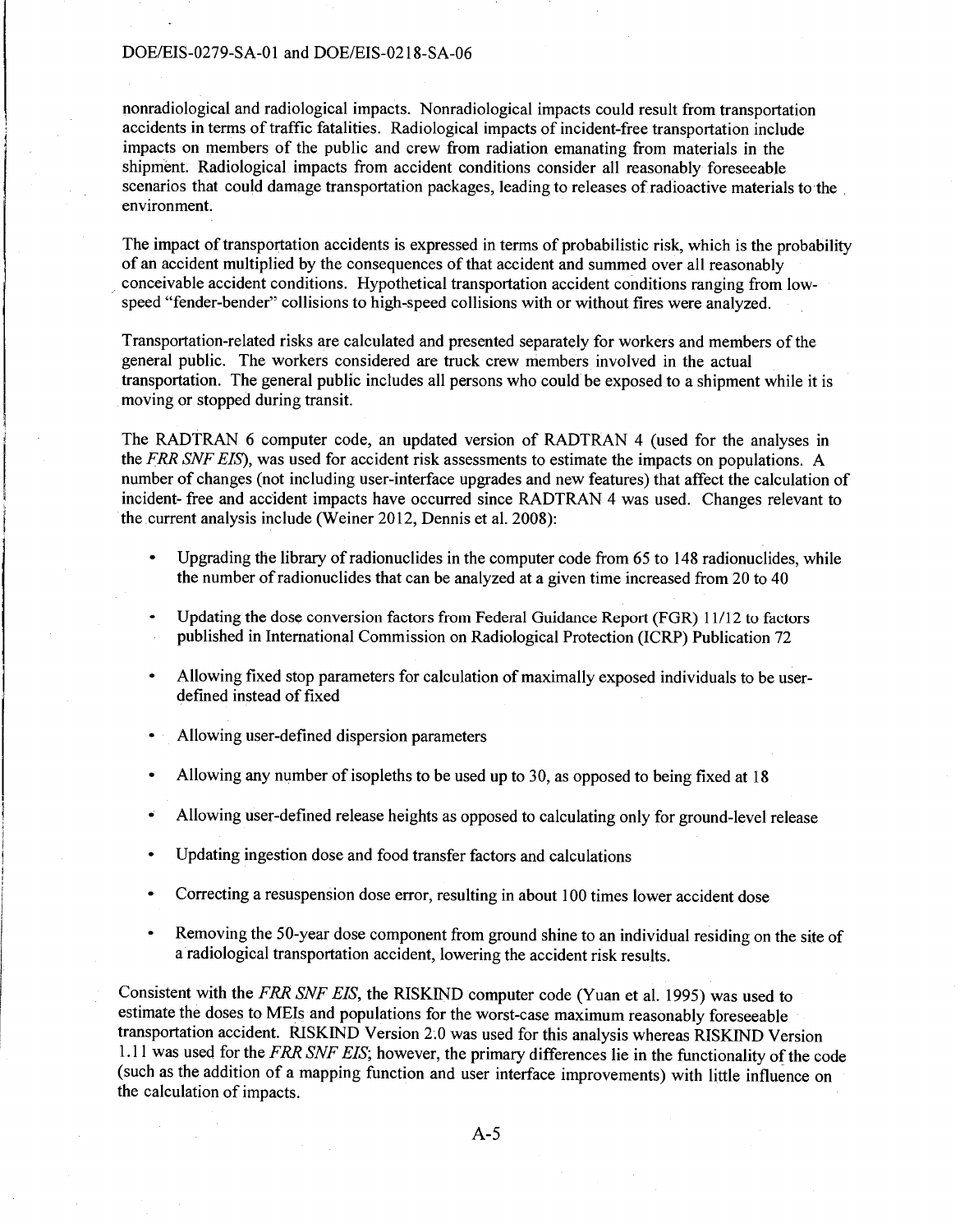## **4.1 Transportation Routes**

To assess incident-free and transportation accident impacts, consistent with the *FRR SNF EIS,* route characteristics were determined for a highway route beginning at the U.S. border and proceeding to South Carolina area where secondary roads are used to travel to SRS.

Because of the unavailability of both the HIGHWAY code that was used in the *FRR SNF EIS,* and the Web-TRAGIS code that replaces the HIGHWAY code, information from TRAGIS-generated reports for different routes were used to develop distance and population density information representative of the route being analyzed. Population density information, originally determined from 2000 U.S. Census data, was escalated to 2013 using state-level population growth rates between the 2000 census and 2010 census (Census 2010) to be representative of population densities.

#### **Offsite Route Characteristics**

Route characteristics that are important to the radiological risk assessment include the total shipment distance and population distribution along the route. The specific route selected determines both the total potentially exposed population and the expected frequency of transportation-related accidents. Route characteristics for routes analyzed in this EIS are summarized in **Table 1.** Rural, suburban, and urban areas are characterized according to the following breakdown (Johnson and Michelhaugh 2003):

- Rural population densities range from 0 to 54 persons per square kilometer (0 to 139 persons per square mile)
- Suburban population densities range from 55 to 1,284 persons per square kilometer (140 to 3,326 persons per square mile)
- Urban population densities include all population densities greater than 1,284 persons per square kilometer (3,326 persons per square mile)

## **Table 1 Generic Offsite Transport Truck Route Characteristics Used in Calculations**

|                 |                        | <b>Nominal</b><br><b>Distance</b> |       | <b>Distance Traveled in Zones</b><br>(kilometers) |    |    | <b>Population Density in Zone<sup>®</sup></b><br>(number per square<br>kilometer) |       | Number of<br><b>Affected</b> |
|-----------------|------------------------|-----------------------------------|-------|---------------------------------------------------|----|----|-----------------------------------------------------------------------------------|-------|------------------------------|
| Origin          | <b>Destination</b>     | (kilometers)                      | Rural | Suburban Urban                                    |    |    | Rural Suburban Urban                                                              |       | Persons <sup>b</sup>         |
| Canadian Border | Savannah River<br>Site | 1.653                             | 936   | 647                                               | 70 | 20 | 428                                                                               | 4.312 | 953,800                      |

• Population density information, originally determined from 2000 U.S. Census data, was escalated to 2013 using state-level population growth rates between the 2000 census and 2010 census (Census 2010).

For offsite shipments, the estimated number of persons residing within 800 meters (0.5 miles) along the transportation route, projected to 2013.

Note: To convert from kilometers to miles, multiply by 0.62137; to convert from number per square kilometer to number per square mile, multiply by 2.59. Rounded to nearest kilometer.

The affected population for route characterization and incident-free dose calculation includes all persons living within 800 meters (0.5 miles) of each side of the transportation route.

## **4.2 Radioactive Material Shipments**

Transportation of the liquid HEU would occur in NAC-L WT casks, a certified packaging, on exclusiveuse vehicles. Use of legal-weight heavy combination trucks is assumed for highway transportation. Type B packages are generally shipped on trailers designed specifically for the packaging being used; in this analysis, the NAC-L WT would be placed in a specially-made ISO container for shipment. **Table 2**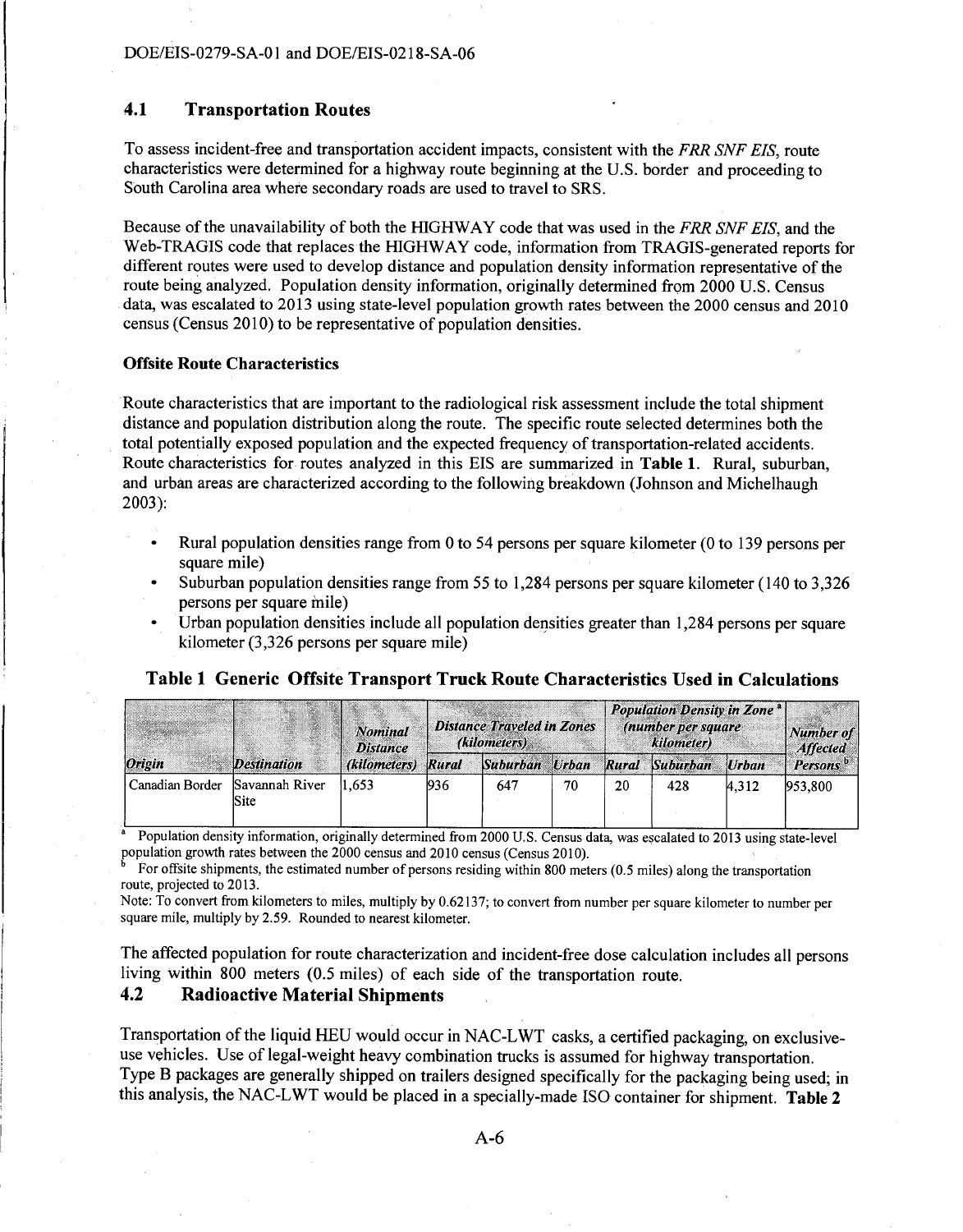shows the characteristics of the NAC-LWT cask and the associated ISO container.

| Container            | Container dimensions<br>( <i>meters</i> ) | Container Mass<br>$(kilograms)^c$ | <b>Shipment Description</b> |
|----------------------|-------------------------------------------|-----------------------------------|-----------------------------|
| <b>ISO</b> container | $2.4W \times 2.4H \times 6.1L$            | $2,200$ (empty)                   | 1 per truck                 |
| NAC-LWT              | $.1D \times 5.1L$                         | 25,400 (filled)                   | 1 per ISO container         |

# Table 2 Cask and Container Characteristics

 $H = height$ ; ISO = International ; L = length; W = width. Note: To convert from meters to feet, multiply by 0.3048. Source: NRC 2012.

## 4.3 Radionuclide Inventories

Each NAC-L WT cask would contain HEU solution. Table 3 lists the radionuclide inventory for this solution. This inventory is different in chemical form and quantities from that listed for target material in Table E-5 of the *FRR SNF EIS.* 

## Table 3 Content of a Fully Loaded NAC-LWT Shipping Cask

| Isotopes  | Becquerel             | Curie                 |
|-----------|-----------------------|-----------------------|
| $U-234$   | $6.53 \times 10^{9}$  | $1.76 \times 10^{-1}$ |
| $U-235$   | $1.29 \times 10^8$    | $3.47 \times 10^{-3}$ |
| $U-236$   | $8.42 \times 10^{7}$  | $2.27 \times 10^{-3}$ |
| $U-237$   | $2.06 \times 10^{12}$ | $5.56 \times 10^{1}$  |
| $U-238$   | $1.29 \times 10^{6}$  | $3.47 \times 10^{-5}$ |
| Np-237    | $1.04 \times 10^{6}$  | $2.80 \times 10^{-5}$ |
| Pu-239    | $2.99 \times 10^{8}$  | $8.07 \times 10^{-3}$ |
| Pu-240    | $2.07 \times 10^{7}$  | $5.58 \times 10^{-4}$ |
| $Sr-90$   | $1.01 \times 10^{13}$ | $2.73 \times 10^{2}$  |
| $Y-90$    | $1.01 \times 10^{13}$ | $2.73 \times 10^{2}$  |
| $Y-91$    | $2.42 \times 10^{6}$  | $6.52 \times 10^{-5}$ |
| $Zr-95$   | $1.08 \times 10^{7}$  | $2.92 \times 10^{-4}$ |
| Nb-95     | $2.39 \times 10^{7}$  | $6.46 \times 10^{-4}$ |
| Ru-106    | $2.55 \times 10^{11}$ | 6.89                  |
| Rh-106    | $2.55 \times 10^{11}$ | 6.89                  |
| $Te-127m$ | $1.97 \times 10^{6}$  | $5.33 \times 10^{-5}$ |
| Te-127    | $1.91 \times 10^{7}$  | $5.15 \times 10^{-4}$ |
| $I-129$   | $2.94 \times 10^{6}$  | $7.95 \times 10^{-5}$ |
| $Cs-137$  | $1.46 \times 10^{13}$ | $3.93 \times 10^{2}$  |
| Ce-144    | $1.70 \times 10^{12}$ | $4.60 \times 10^{1}$  |
| Pm-147    | $7.25 \times 10^{12}$ | $1.96 \times 10^{2}$  |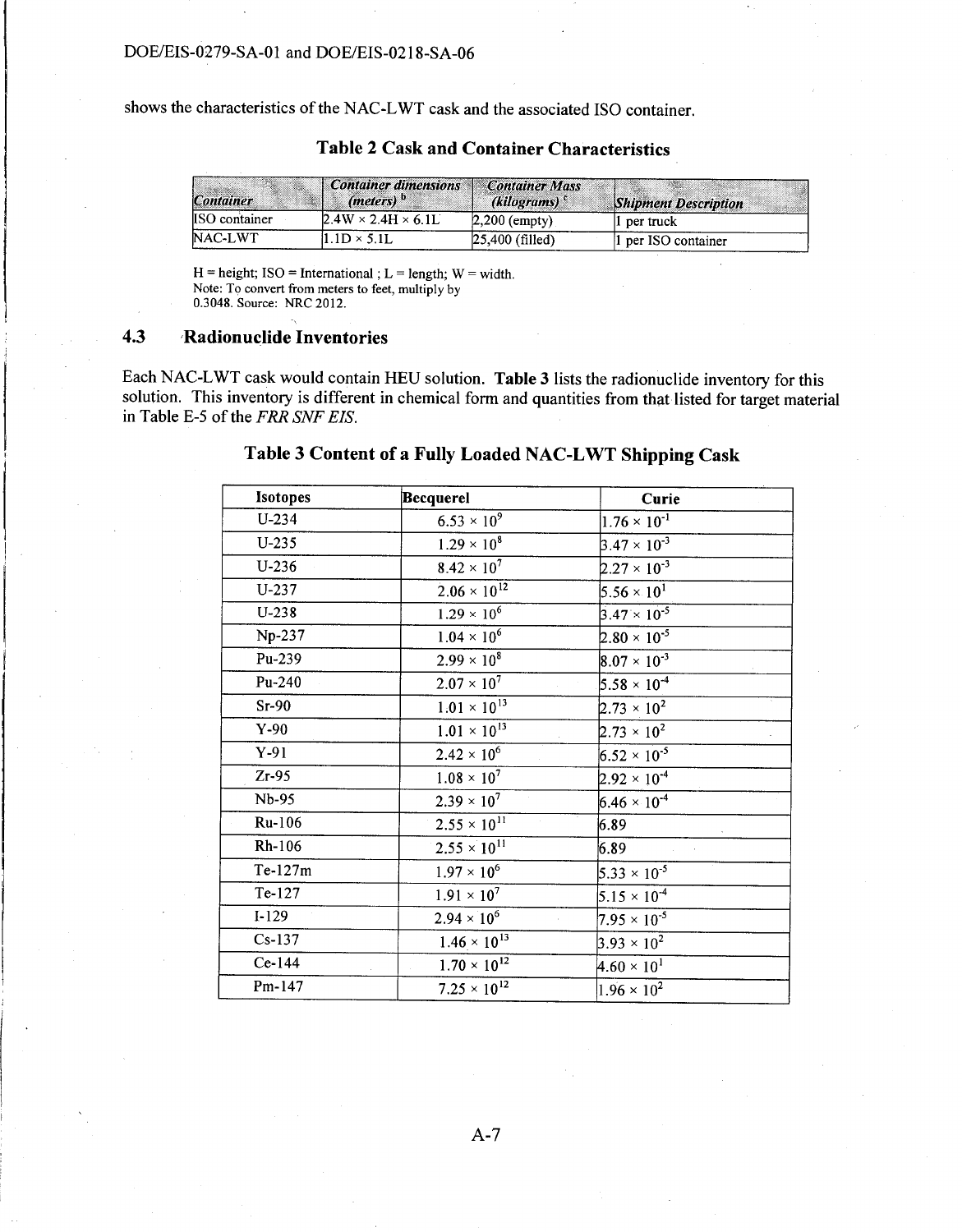# **5 Incident-free Transportation Risks**

### **5.1 Radiological Risk**

Incident-free impacts are calculated in the same manner as described in the *FRR SNF EIS,* Appendix E, Section E.5.1. Consistent with the *FRR SNF EIS,* Appendix E, Section E.6.2, the transport index for the transport package was assumed to be 10, which is the regulatory limit.

The radiological risks from transporting the radioactive material are estimated in terms of the number of LCFs among the crew and the exposed population. A health risk conversion factor of 0.0006 LCFs per rem or person-rem of exposure is used for both the public and workers (DOE 2002c ). This factor is larger than the factors used in the *FRR SNF EIS,* Appendix E, Section E.6.6, where a conversion factor of 0.0005 LCFs per rem was assumed for the public, and 0.0004 LCFs per rem was assumed for workers.

# **5.2 Nonradiological Risk**

Nonradiological risks, or vehicle-related health risks, resulting from incident-free transport may be associated with the generation of air pollutants by transport vehicles during shipment and are independent of the radioactive nature of the shipment. While the risk due to truck emissions was estimated in the *FRR SNF EIS,* it was only estimated for the portion of the route passing through an urban area. This risk was not quantitatively estimated in this analysis, but it is noted that the number of vehicles trips would be comparable to that evaluated in the *FRR SNF EIS* and an exceedingly small fraction of the total annual mileage from all vehicles along this route.

## **5.3 Maximally Exposed Individual Exposure Scenarios**

The maximum individual doses for routine offsite transportation were estimated for transportation workers, as well as for members of the general population.

For truck shipments, three hypothetical scenarios were evaluated to determine the MEI in the general population. These scenarios are as follows (DOE 2002a):

- A person caught in traffic and located 1.2 meters (4 feet) from the surface of the shipping container for 30 minutes
- A resident living 30 meters (100 feet) from the highway used to transport the shipping container
- A service station worker at a distance of 16 meters (50 feet) from the shipping container for 50 minutes

The above specifications are slightly different than those used in the *FRR SNF EIS,* but considered to be more representative of the current conditions for radioactive material transports. The hypothetical MEI doses were accumulated over a single year for all transportation shipments. However, for the scenario involving an individual caught in traffic next to a shipping container, the radiological exposures were calculated for only one event because it was considered unlikely that the same individual would be caught in traffic next to all containers for all shipments. For truck shipments, the maximally exposed transportation worker would be a truck crew member. Commercial drivers are subject to Occupational Safety and Health Administration regulations, which limit the whole body dose to 5 rem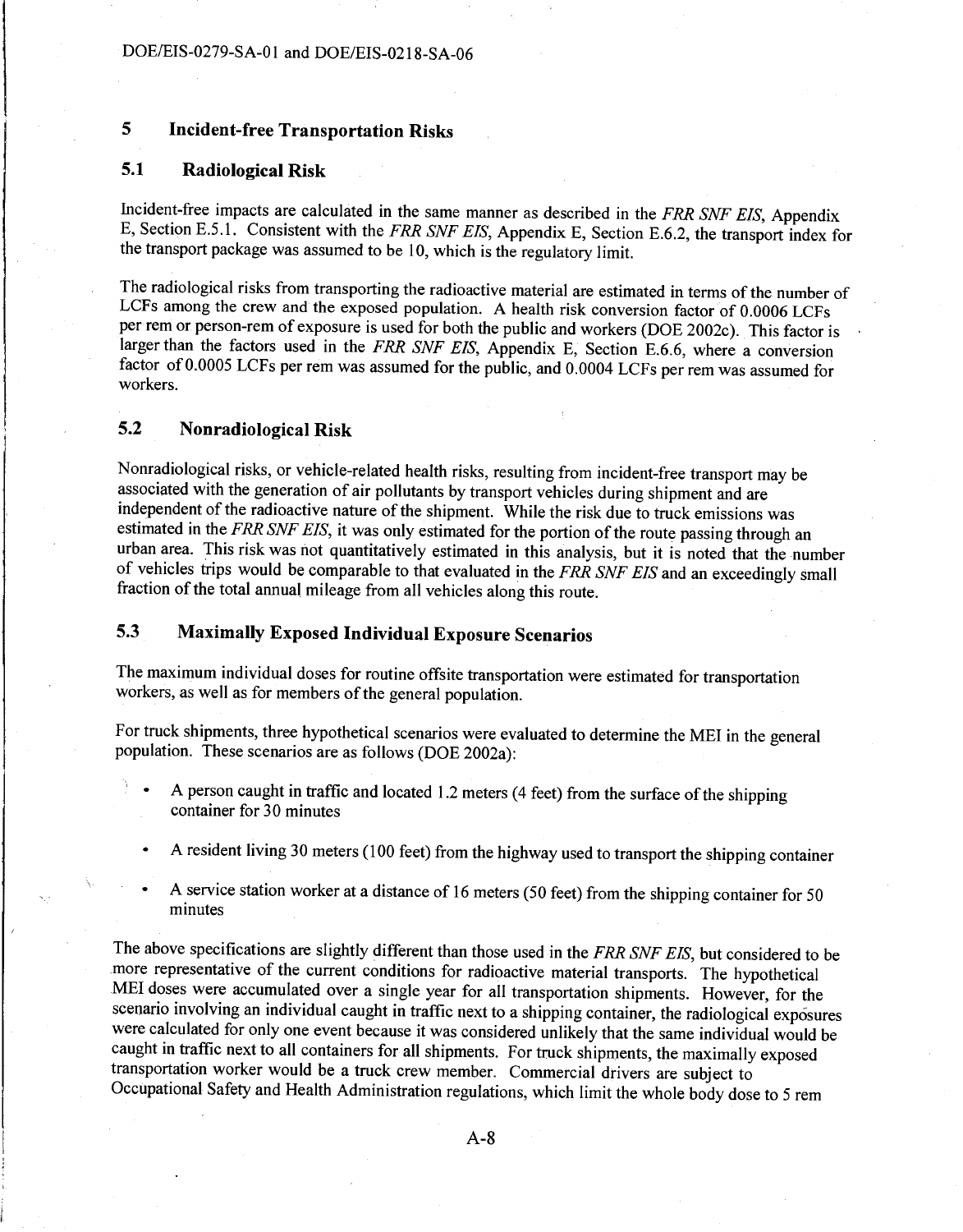per year (29 CFR 1910.1996(b)), and the U.S. Department of Transportation requirement of 2 millirem per hour in the truck cab ( 49 CFR 173 .411 ). Other workers include inspectors who would inspect the truck and its cargo along the route. One inspector was assumed to be at a distance of 1 meter (3.3 feet) from the cargo for a duration of 1 hour.

## **6 Transportation Accident Risks**

#### **6.1 Methodology**

Accident impacts are calculated in the same manner as described in the *FRR SNF EIS,* Appendix E, Section E.5.2, taking into account the information in Sections  $6.2$  to  $6.5$ .

#### **6.2 Accident Rates**

A summary of how accident rates are used can be found in *FRR SNF EIS,* Section, E.6.3. In the *FRR SNF EIS,* calculation of accident risks was based on vehicle accident and fatality rates provided in *Longitudinal Review of State-Level Accident Statistics for Carriers of Interstate Freight*  (Saricks and Kvitek 1994). For this analysis, vehicle accident and fatality rates were taken from data provided in the revised version of the same report, *State-Level Accident Rates for Surface Freight Transportation: A Reexamination* (Saricks and Tompkins 1999).

For this analysis, state-level accident rate values from Saricks and Tompkins (1999) were used to determine a route-specific accident rate based on the distance traveled in each population zone in each state.

Review of the truck accidents and fatalities reports by the Federal Carrier Safety Administration indicated that state-level accidents and fatalities were underreported. For the years 1994 through 1996, which formed the bases for"the analysis in the Saricks and Tompkins 1999 report, the review identified that accidents were underreported by about 39 percent and fatalities were underreported by about 36 percent (UMTRI 2003). Therefore, state-level truck accident and fatality rates in the Saricks and Tompkins report were increased by factors of 1.64 and 1.57, respectively, to account for the underreporting. The possibility of underreporting in the Saricks and Kvitek 1994 report was not addressed in the *FRR SNF EIS.* 

## **6.3 Accident Severity Categories and Conditional Probabilities**

The same approach to using accident severity categories and conditional probabilities that was applied in the *FRR SNF EIS,* as described in Appendix E, Section E.6.4.l was used for this assessment. The analysis in the *FRR SNF EIS* used accident severity fractions from *Shipping Container Response to Severe Highway and Railway Accident Conditions* (the Modal Study) (NRC 1987). A later study, *Reexamination of Spent Fuel Shipping Risk Estimates* (the Reexamination Study), (NRC 2000), updated severity categories and conditional probabilities for spent nuclear fuel casks. For this analysis, the accident risk is provided using accident severity categories and conditional probabilities from the Reexamination Study; tables presenting results include a footnote showing what the impacts would be if information from the Modal Study was used. The accident risk using the Reexamination Study as a basis is about 100 times lower than if the Modal Study is used.

#### **6.4 Atmospheric Conditions**

The same approach to applying atmospheric conditions as described in the *FRR SNF EIS,* Appendix E,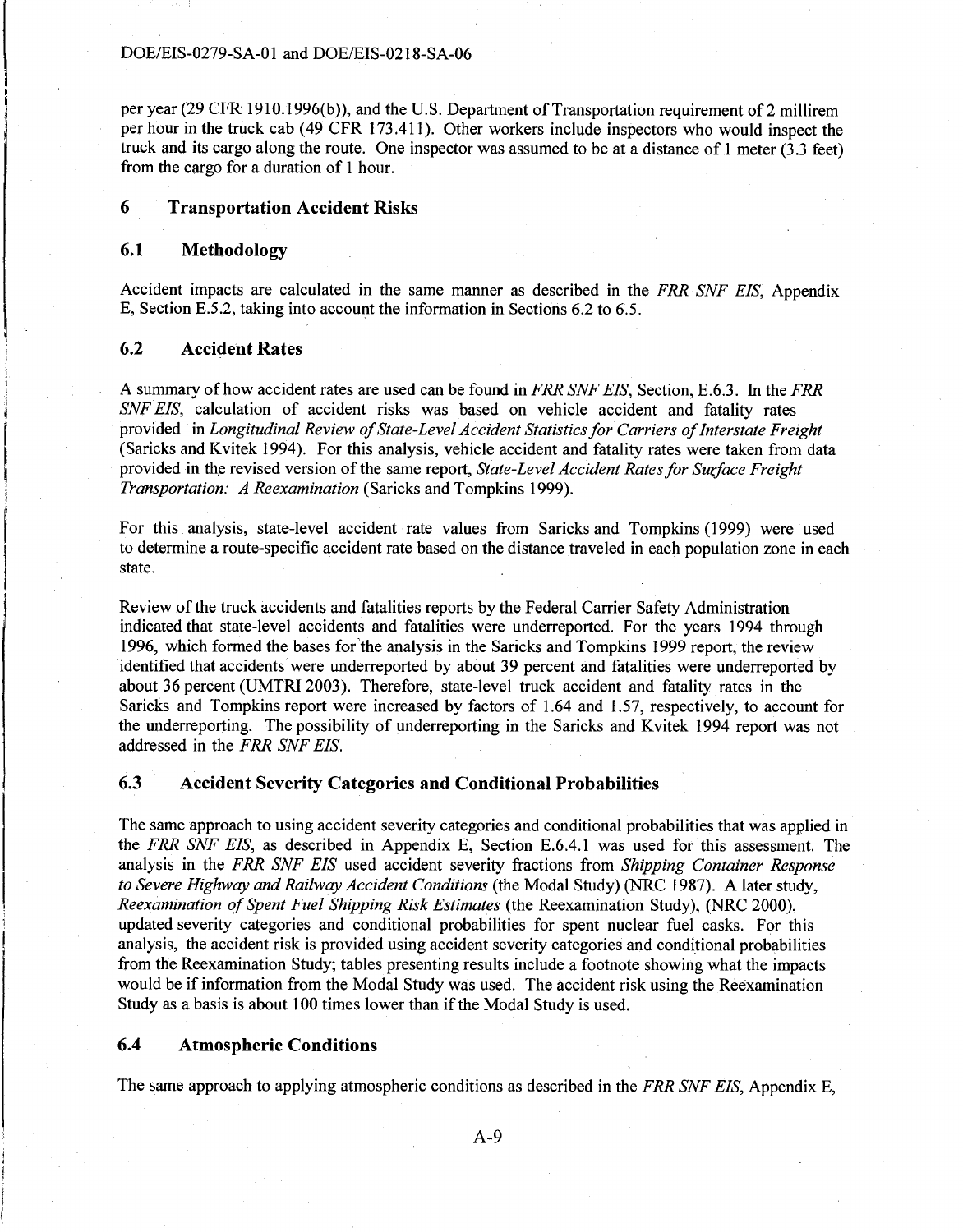Section E.6.5 was used for this assessment.

### 6.5 Radioactive Release Characteristics

Radiological consequences were calculated by assigning radionuclide release fractions on the basis of the type and form of radioactive material, the type of shipping container, and the accident severity category. For this analysis, release fractions were selected that represent a liquid being transported in a Type B cask for a severity category VI accident.

#### 6.6 Acts of Sabotage or Terrorism

In the aftermath of the events of September 11, 2001, DOE is continuing to assess measures to minimize the risk or potential consequences of radiological sabotage. While it is not possible to determine terrorists' motives and targets with certainty, DOE considers the threat of terrorist attack to be real and makes a concerted effort to reduce any vulnerability to this threat.

Nevertheless, DOE has evaluated the impacts of acts of sabotage and terrorism on transportation of used nuclear fuel and high-level radioactive waste shipments (DOE 1996, 2002a). The sabotage event evaluated in the *Final Environmental Impact Statement for a Geologic Repository for the Disposal of Spent Nuclear Fuel and High-Level Radioactive Waste at Yucca Mountain, Nye County, Nevada (Yucca Mountain EIS)* was considered an enveloping analysis for this analysis. The event was assumed to involve either a truck or rail cask containing light water reactor used nuclear fuel. The consequences of such an act were calculated to result in an MEI dose (at 460 feet) of 40 to 110 rem for events involving a rail- or truck-sized cask, respectively. These events would lead to an increase in risk of fatal cancer to the MEI by 2 to 7 percent (DOE 2002a). The quantity of HEU in solution transported would be less than that considered in the *Yucca Mountain EIS* analysis. Therefore, estimates of risk in the *Yucca Mountain EIS* envelop the risks from an act of sabotage or terrorism involving HEU solution.

#### 7 Risk Analysis Results

Per-shipment risk factors have been calculated for the collective populations of exposed persons and for the crew for the anticipated route and shipment configuration, consistent with the analysis performed for the *FRR SNF EIS.* Radiological risk factors per-shipment for incident-free transportation and accident conditions are presented in Table 4. These factors have been adjusted to reflect the projected population in 2013 and two trucks in a shipment. For incident-free transportation, both dose and LCF risk factors are provided for the crew and exposed population.

|                                |          |                                 | <b>Incident-Free</b>     |                    |                                       |                    | <b>Accident</b>                                            |                        |  |
|--------------------------------|----------|---------------------------------|--------------------------|--------------------|---------------------------------------|--------------------|------------------------------------------------------------|------------------------|--|
| Radioactive<br><b>Material</b> | Origin   | Transport<br><b>Destination</b> | Crew<br>Dose<br>(person- | <b>LCFs</b>        | <b>Population</b><br>Dose<br>(person- | LCFs               | Radiological Risk (traffic<br>$Risk (LCF)^{a}$ fatalities) | $Non-$<br>radiological |  |
|                                | Canadian |                                 | rem)                     |                    | rem)                                  |                    |                                                            |                        |  |
| <b>HEU</b> solutions           | Border   | <b>SRS</b>                      | 0.28                     | $2 \times 10^{-4}$ | $ 012\rangle$                         | $7 \times 10^{-5}$ | $8 \times 10^{-8}$                                         | $9 \times 10^{-5}$     |  |

Table 4 Risk Factors per Shipment of HEU Solution

HEU = highly enriched uranium; LCF = latent cancer fatality; SRS = Savannah River Site.

<sup>a</sup> The radiological risk is based on updated accident severity fractions from the Reexamination Study (NRC 2000). If the earlier Modal Study (NRC 1987) severity fractions were used, as in the *FRR SNF EIS*, the radiological risk would be  $6 \times 10^{-6}$ .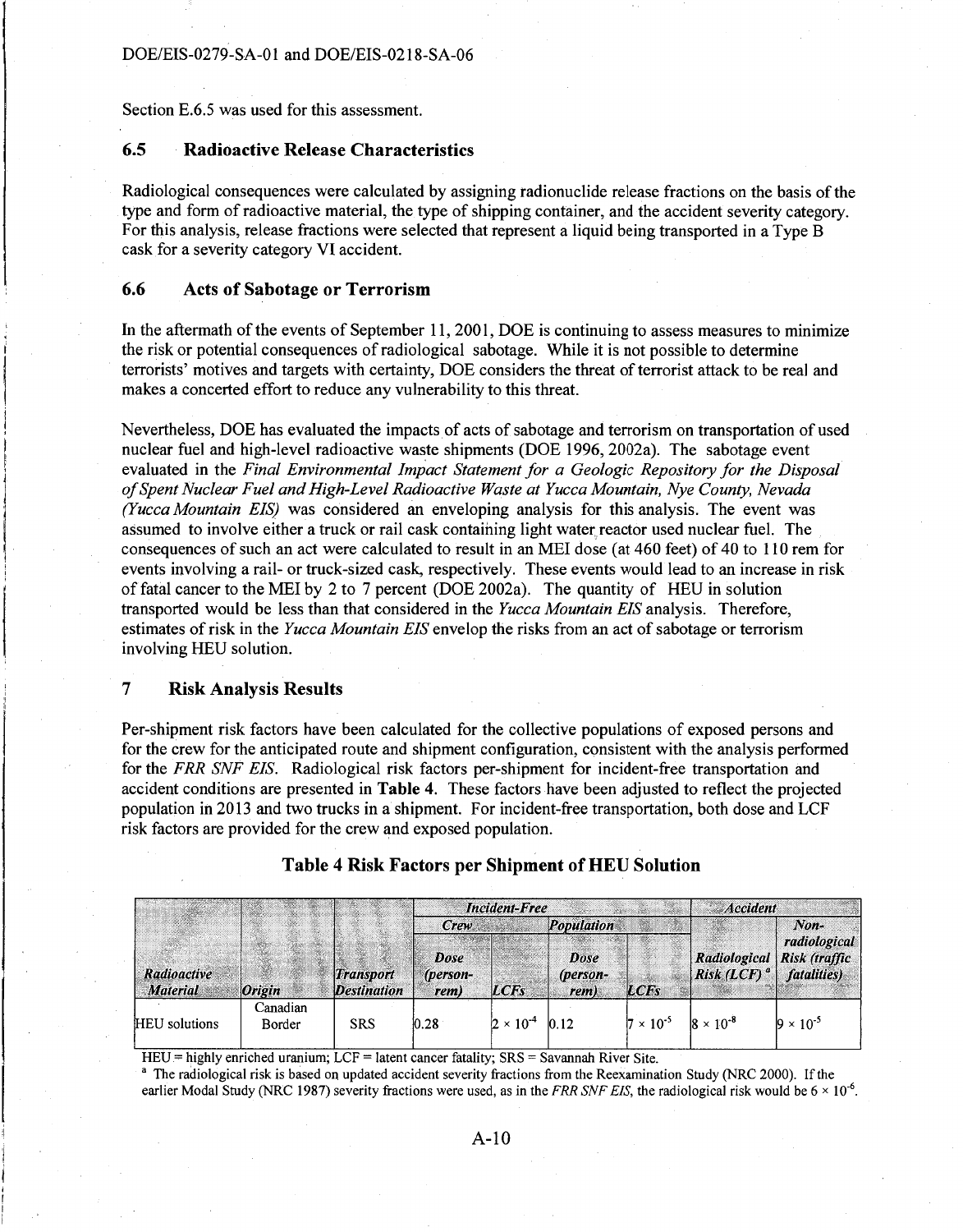For transportation accidents, the risk factors are given for both radiological impacts, in terms of potential LCFs in the exposed population, and nonradiological impacts, in terms of number of traffic fatalities. LCFs represent the number of additional latent fatal cancers among the exposed population. The nonradiological risk represents traffic fatalities resulting from transportation accidents.

The accident dose is called "dose risk" because the values incorporate the spectrum of accident severity probabilities and associated consequences (e.g., dose). The accident dose risk is very low because accident severity probabilities (i.e., the likelihood of accidents leading to confinement breach of a package or shipping cask and release of its contents) are small. Although persons are residing within an 80-kilometer (50-mile) radius along the transportation route, they are generally quite far from the route. Because RADTRAN 6 uses an assumption of homogeneous population, it would greatly overestimate the actual doses because this assumption theoretically places people directly adjacent to the route where the highest doses would be present.

As indicated in Table 4, all per-shipment risk factors are less than one. This means that no LCFs or traffic fatalities are expected to occur during each transport. For example, the risk factors to truck crew and population for transporting one shipment of HEU solutions to SRS are given as  $2 \times 10^{-4}$ and  $7 \times 10^{-5}$ LCFs, respectively. This risk can also be interpreted as meaning that there is a chance of 1 in 5,000 that an additional latent fatal cancer could be experienced among the exposed workers from exposure to radiation during one shipment of this material. Similarly, there is a chance of 1 in 14,000 that an additional latent fatal cancer could be experienced among the exposed population residing along the transport route due to one shipment. It should be noted that the maximum allowable dose rate in the truck cab is 2 millirem per hour.

Based on a conservatively estimated number of shipments, the risk to the crew of all shipments is  $1 \times$ 10-2 LCFs and 6 x 10-3 for the population. Radiological accident risk would be 6 x 10-6 LCFs.

Nonradiological accident risks (the potential for fatalities as a direct result of traffic accidents) present the greatest risks, with a fatality risk of 0.007 fatalities. Considering the average number of traffic fatalities in the United States is about 33,000 per year (DOT 2011), the traffic fatality risk for transport of the HEU solutions would be very small.

The risks to various exposed individuals under incident-free transportation conditions have been estimated for the hypothetical exposure scenarios identified in Section 5.3. The maximum estimated doses to workers and the public MEis are presented in **Table** 5. Doses are presented on a per-event basis (person-rem per event, per exposure, or per shipment), because it is generally unlikely that the same person would be exposed to all events. For those individuals that could have multiple exposures, the cumulative dose could be calculated. Worker (i.e. driver) exposures cannot exceed the regulatory limit of 5 rem per year. Note that the potential exists for larger individual exposures under one-time events of a longer duration. For example, the maximum dose to a person stuck in traffic next to a shipment of HEU solution for 30 minutes is calculated to be 0.015 rem (15 millirem). This is generally considered a one-time event for that individual, although this individual may encounter another exposure of a similar or longer duration in his/her lifetime. An inspector inspecting the conveyance and its cargo would be exposed to a maximum dose rate of 0.07 rem (or 70 millirem) per hour if the inspector stood within 1 meter of the cargo for the duration of the inspection (accounting for a shipment consisting of two trucks, where it is possible the inspector could be exposed to external radiation from both trucks simultaneously).

A member of the public residing along the route would likely receive multiple exposures from passing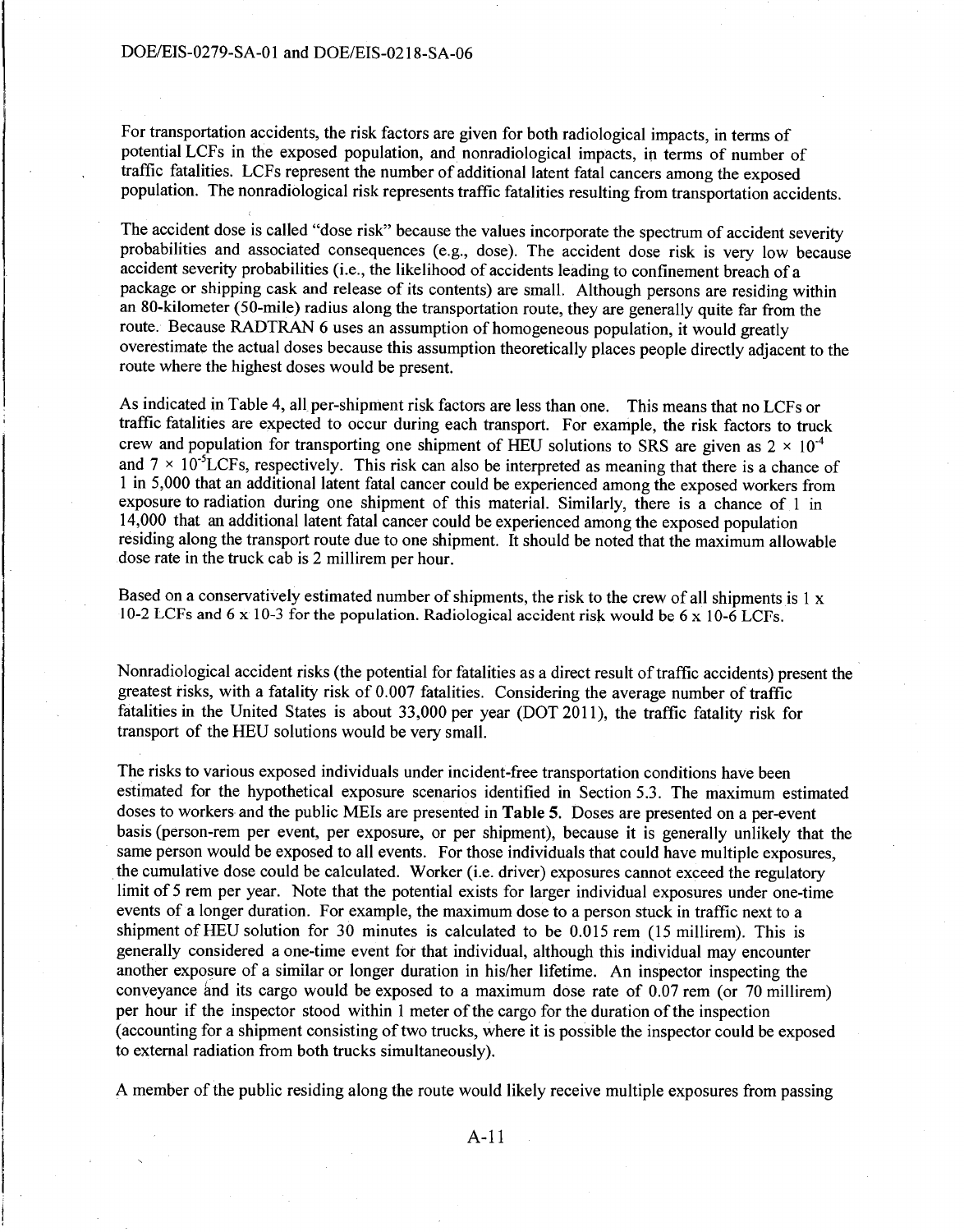hour), and stable conditions were assumed to be Pasquill Stability Class F with a wind speed of I meter per second (2.2 miles per hour).<br>c Po

c Population extends at a uniform density to a radius of 80 kilometers (50 miles).<br>d The MEI under neutral atmospheric conditions is at 125 meters (410 feet) down

The MEI under neutral atmospheric conditions is at 125 meters (410 feet) downwind from the accident and exposed to the entire plume of the radioactive release. The MEI under stable atmospheric conditions is at 100 meters (330 feet) downwind from the accident and exposed to the entire plume of the radioactive release.

#### **8 Conclusions**

The analysis supports the following conclusions:

- No worker or public LCFs would occur due to incident-free transportation of HEU solutions to SRS. The per-shipment incident-free impacts are on the same order of magnitude as those estimated for the spent nuclear types analyzed in the FRR SNF EIS (see Appendix E, Table E-8 of the FRR SNF EIS).
- The accident risk of transporting HEU solution to SRS would be much less than one LCF. The per-shipment accident risk is about 100 times less than transporting spent nuclear fuel from the Canadian border to SRS (see Appendix E, Table E-9 of the FRR SNF EIS).
- Nonradiological accident risks (the potential for fatalities as a direct result of traffic accidents) present the greatest risks related to transporting HEU solutions, but no traffic fatalities would be expected. The per-shipment nonradiological accident risk for transporting HEU solutions would be about the same order of magnitude as that for transporting spent nuclear fuel estimated in the FRR SNF EIS (see Appendix E, Table E-10).
- Radiation doses to maximally exposed individuals would not cause a LCF.
- The consequences related to a most severe accident involving a high-temperature fire for a long  $\bullet$ duration would not cause a LCF.

## **9 Uncertainty and Conservatism in Estimated Impacts**

The sequence of analyses performed to generate the estimates of radiological risk for transportation includes: ( 1) determination of the inventory and characteristics, (2) estimation of shipment requirements, (3) determination of route characteristics, (4) calculation of radiation doses to exposed individuals (including estimating of environmental transport and uptake of radionuclides), and (5) estimation of health effects. Uncertainties are associated with each of these steps. Uncertainties exist in the way that the physical systems being analyzed are represented by the computational models;-in the data required to exercise the models (due to measurement errors, sampling errors, natural variability, or unknowns caused simply by the future nature of the actions being analyzed); and in the calculations themselves (e.g., approximate algorithms used within the computer codes).

In principle, one can estimate the uncertainty associated with each input or computational source and predict the resultant uncertainty in each set of calculations. Thus, one can propagate the uncertainties from one set of calculations to the next and estimate the uncertainty in the final, or absolute, result; however, conducting such a full-scale quantitative uncertainty analysis is often impractical and sometimes impossible, especially for actions to be initiated at an unspecified time in the future. Instead, the risk analysis is designed to ensure, through uniform and judicious selection of scenarios, models, and input parameters, that relative comparisons of risk among the various alternatives are meaningful. In the transportation risk assessment, this design is accomplished by uniformly applying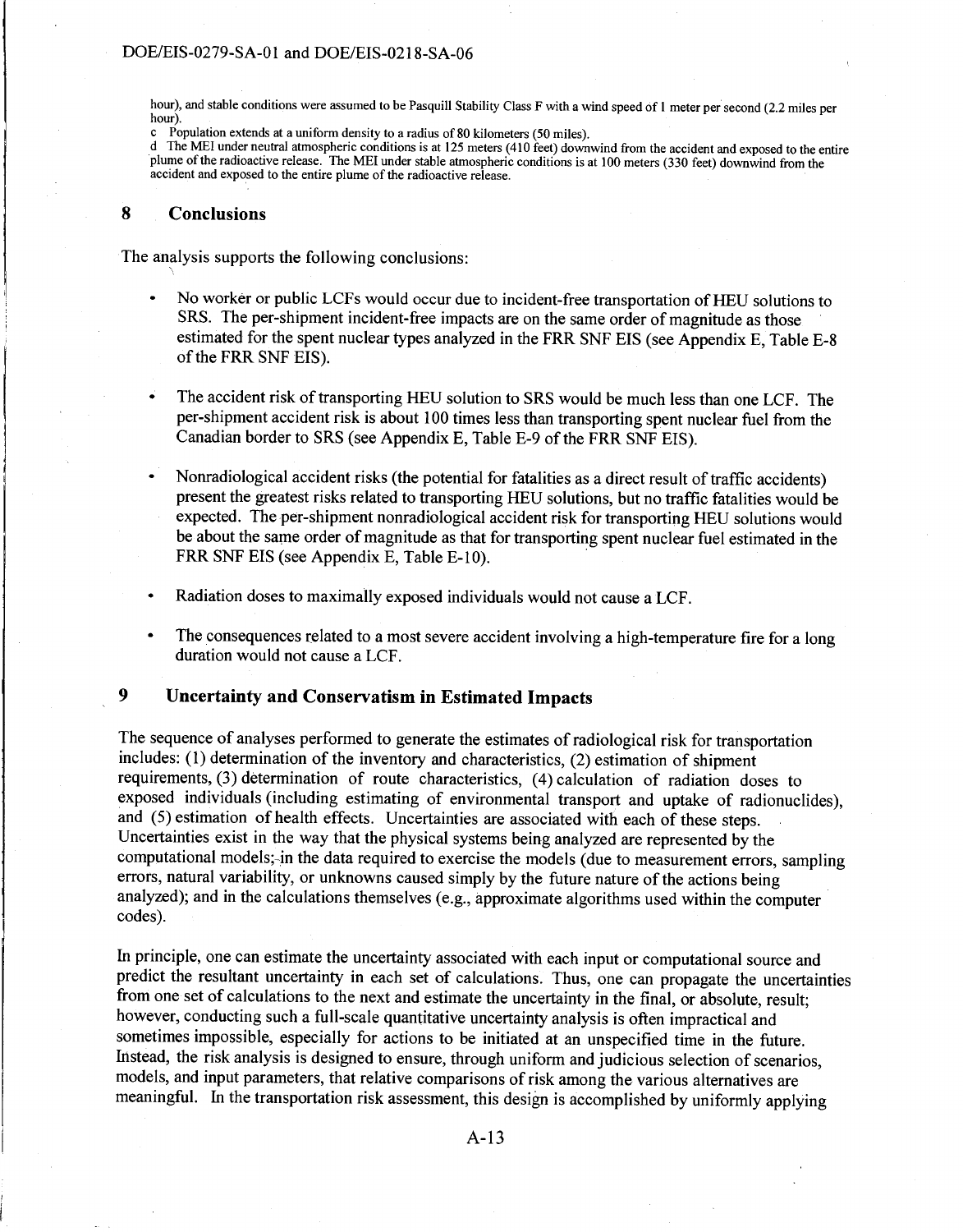shipments. The cumulative dose to this resident is calculated by assuming all shipments pass his or her home. The cumulative dose is calculated assuming that the resident is present for every shipment and is unshielded at a distance of about 30 meters (100 feet) from the route. Therefore, the cumulative dose depends on the number of shipments passing a particular point and is independent of the actual route being considered. If one assumes the maximum resident dose provided in Table 6 for all radioactive material transported, then the maximum dose to this resident, if all the materials were shipped via this route, would be about  $7.4 \times 10^{-5}$  millirem, with a risk of developing an LCF of about 4  $\times$  10<sup>-8</sup> or 1 chance in 25 million.

## Table 5 Estimated Dose to Maximally Exposed Individuals Under Incident-Free Transportation Conditions

| AND THE STATE OF STREET<br>Receptor | Dose to Maximally Exposed Individual        |
|-------------------------------------|---------------------------------------------|
| Workers                             |                                             |
| Crew member (truck driver)          | $5$ rem per year $a$                        |
| Inspector                           | $0.07$ rem per event per hour of inspection |
| Public                              |                                             |
| Resident (along the truck route)    | $9.8 \times 10^{-7}$ rem per event          |
| Person in traffic congestion        | 0.015 rem per event per half hour stop      |
| Person at a rest stop/gas station   | $0.00033$ rem per event per hour of stop    |
| Gas station attendant               | $0.00083$ rem per event                     |

<sup>a</sup> Based on Occupational Safety and Health Administration regulatory limits.

The accident risk assessment and the impacts shown in Table 6 takes into account the entire spectrum of potential accidents, from the fender-bender to the extremely severe. To provide additional insight into the severity of accidents in terms of the potential dose to a MEI and the public, an accident consequence assessment has been performed for a maximum reasonably foreseeable hypothetical transportation accident.

Table 6 provides the estimated dose and risk to an individual and population from a maximum foreseeable truck transportation accident with the highest consequences under each alternative. The accident is assumed to be a severe impact in conjunction with a long fire duration.

## Table 6 Estimated Dose to the Population and to Maximally Exposed Individuals Under the Maximum Reasonably Foreseeable Accident

|                    | <b>Maximum</b><br>Likelihood of<br>the Accident<br>(per year) $^{\circ}$ | Meteorological<br>$\mathcal{L}$ conditions $\mathcal{L}$ | Population <sup>c</sup>         | $MEI^d$            |               |                           |
|--------------------|--------------------------------------------------------------------------|----------------------------------------------------------|---------------------------------|--------------------|---------------|---------------------------|
| Population<br>Zone |                                                                          |                                                          | <b>Dose</b><br>(person-<br>rem) | LCFs               | Dose<br>(rem) | <b>LCFs</b>               |
| Rural              | $6.6 \times 10^{-12}$                                                    | Neutral                                                  | 0.70                            | $4 \times 10^{-4}$ | 0.24          | $\times 10^{-4}$          |
|                    |                                                                          | Stable                                                   | 0.33                            | $2 \times 10^{-4}$ | 0.012         | $7 \times 10^{-6}$        |
| Suburban           | $4.6 \times 10^{-12}$                                                    | Neutral                                                  | l15                             | $9 \times 10^{-3}$ | 0.24          | $\times 10^{-4}$          |
|                    |                                                                          | Stable                                                   | 17.1                            | $4 \times 10^{-3}$ | 0.012         | $7 \times 10^{-6}$        |
| Urban              | $4.9 \times 10^{-13}$                                                    | Neutral                                                  | 150                             | $9 \times 10^{-2}$ | 0.24          | $\times$ 10 <sup>-4</sup> |
|                    |                                                                          | Stable                                                   | 171                             | $4 \times 10^{-2}$ | 0.012         | $7 \times 10^{-6}$        |

LCF = latent cancer fatality

a The likelihoods shown are based on the given number of shipments using conditional probabilities from the Reexamination Study (NRC 2000). If conditional probabilities from the Modal Study (NRC 1987) were used, the likelihoods would range from  $2.2 \times 10\text{-}8$ to  $2.9 \times 10^{-7}$ .

b Neutral weather conditions were assumed to be Pasquill Stability Class D with a wind speed of 4 meters per second (8.8 miles per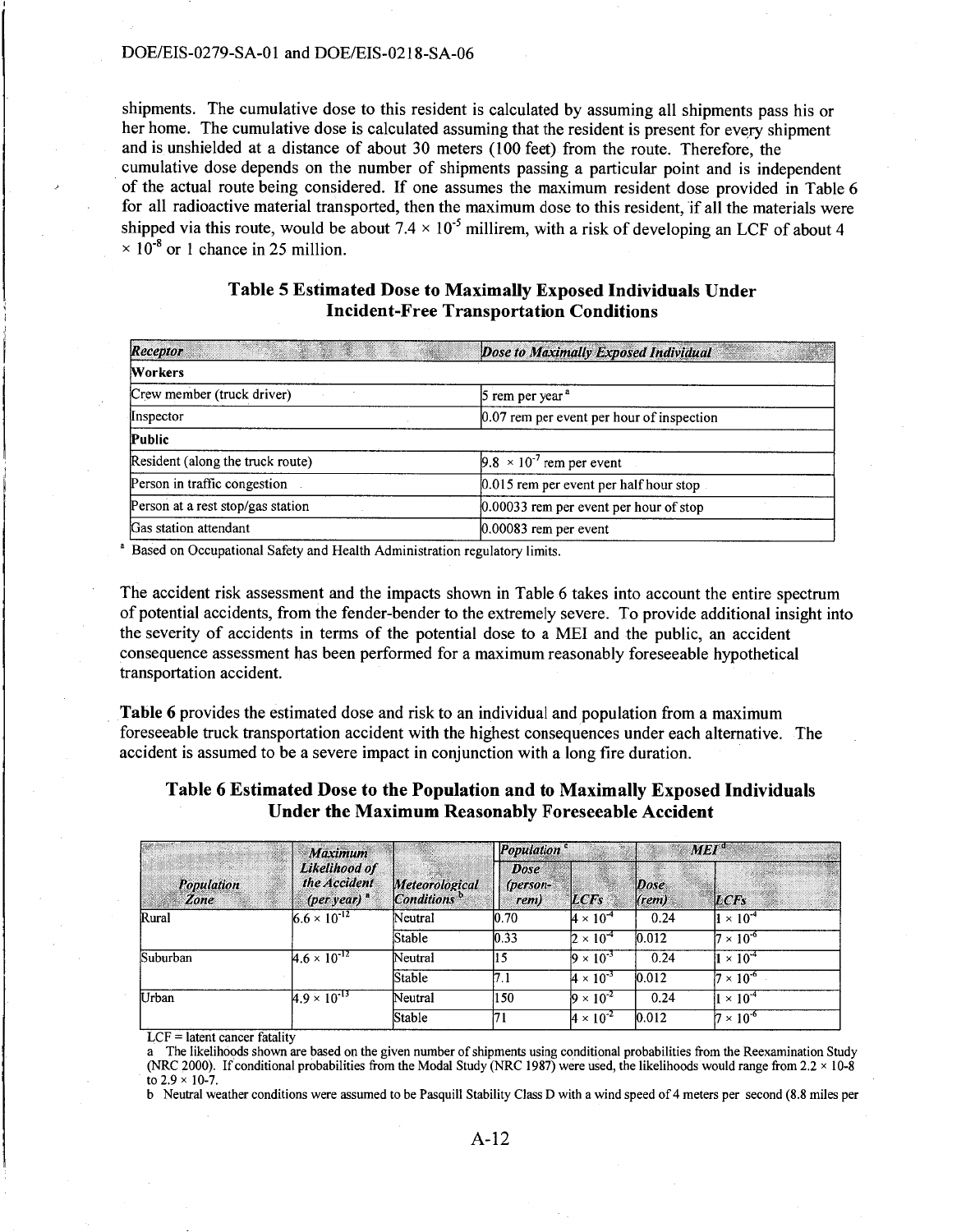common input parameters and assumptions to each alternative. Therefore, although considerable uncertainty is inherent in the absolute magnitude of the transportation risk for each alternative, much less uncertainty is associated with the relative differences among the alternatives in a given measure of risk.

In the following sections, areas of uncertainty are discussed for the assessment steps enumerated above. Special emphasis is placed on identifying whether the uncertainties affect relative or absolute measures of risk. The reality and conservatism of the assumptions are addressed. Where practical, the parameters that most significantly affect the risk assessment results are identified.

#### **9.1 Uncertainties in Material Inventory and Characterization**

The inventories and the physical and radiological characteristics are important input parameters to the transportation risk assessment. The physical and radiological characteristics are important in determining the material released during accidents and the subsequent doses to exposed individuals through multiple environmental exposure pathways.

Uncertainties in the inventory and characterization are reflected in the transportation risk results. If the inventory is overestimated (or underestimated), the resulting transportation risk estimates are also overestimated (or underestimated) by roughly the same factor.

#### **9.2 Uncertainties in Route Determination**

 $\left| \begin{array}{c} \circ \\ \circ \end{array} \right|$ 

!

The route distances and population densities were derived from information pertaining to other routes due to the unavailability of TRAGIS. There is uncertainty, therefore, in whether the state-level population density data underestimates or overestimates what would have been derived using TRAGIS for the specific route. However, based on inspection and comparison with other routes that pass through the impacted states, the estimated population densities appear to be reasonable and representative of the route.

## **9.3 Uncertainties in the Calculation of Radiation Doses**

The models used to calculate radiation doses from transportation activities introduce a further uncertainty in the risk assessment process. Estimating the accuracy or absolute uncertainty of the risk assessment results is generally difficult. The accuracy of the calculated results is closely related to the limitations of the computational models and to the uncertainties in each of the input parameters that the model requires. The single greatest limitation facing users of RADTRAN, or any computer code of this type, is the scarcity of data for certain input parameters. Populations (off-link and onlink) along the transportation routes, shipment surface dose rates, and individuals residing near the routes are the most uncertain data in dose calculations. In preparing these data, one makes assumptions that the off-link population is uniformly distributed; the on-link population is proportional to the traffic density, with an assumed occupancy of two persons per car; the shipment surface dose rate is the maximum allowed dose rate; and a potential exists for an individual to be residing at the edge of the highway. It is clear that not all assumptions are accurate. For example, the off-link population is mostly heterogeneous, and the on-link traffic density varies widely within a geographic zone (i.e., urban, suburban, or rural). Finally, added to this complexity are the assumptions regarding the expected distance between the public and the shipment at a traffic stop, rest stop, or traffic jam and the afforded shielding.

Uncertainties associated with the computational models are reduced by using state-of-the-art computer codes that have undergone extensive review. Because many uncertainties are recognized but difficult to quantify, assumptions are made at each step of the risk assessment process intended to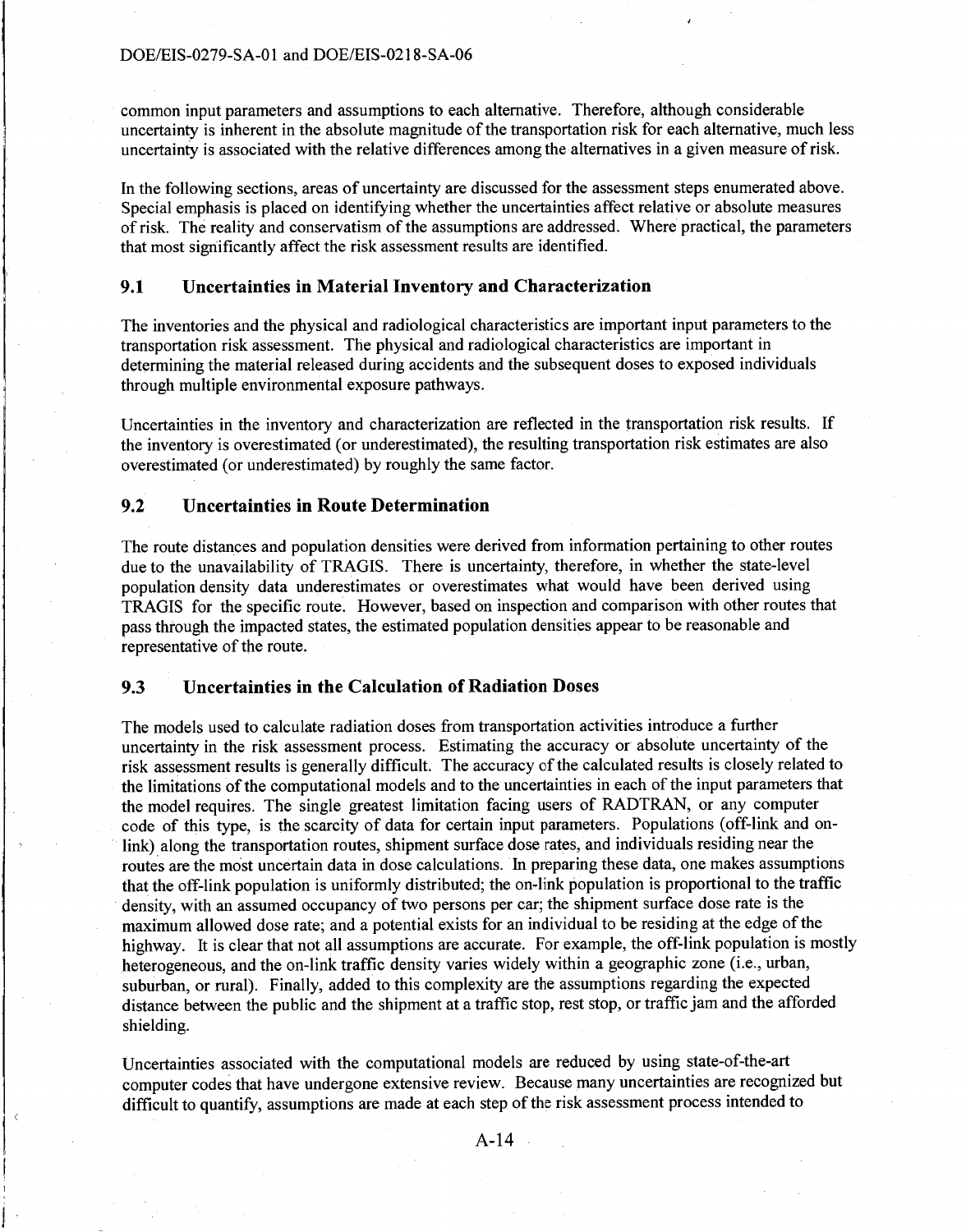produce conservative results (i.e., overestimate the calculated dose and radiological risk).

### . **9.4 Uncertainties in Traffic Fatality Rates**

Vehicle accident and fatality rates were taken from data provided in *State-Level Accident Rates for Surface Freight Transportation: A Reexamination,* ANL/ESD/TM-150 (Saricks and Tompkins 1999). Truck and rail accident rates were computed for each state based on statistics compiled by the Federal Highway Administration, Office of Motor Carriers and Federal Railroad Administration, from 1994 to 1996. The rates are provided per unit car-kilometers for each state, as well as national average and mean values. In this analysis, route-specific (origin-destination) rates were used.

Finally, it should be emphasized that the analysis was based on accident data for the years 1994 through 1996. While this data may be the best available data, future accident and fatality rates may change as a result of vehicle and highway improvements. The recent U.S. DOT national accident and fatality statistics for large trucks and buses indicates lower accident and fatality rates for recent years compared to those of 1994 through 1996 and earlier statistical data (DOT 2011 ).

#### **10 References**

Census (U.S. Census Bureau), 2010, *Resident Population Data, Population Change 1910-2010* (accessed on December 21, 2010, http://201O.census.gov/201 Ocensus/data/apportionment-pop-text.php ).

Dennis, M.L., D.M. Osborn, R.F. Weiner, and T.J. Reames, 2008, *Verification and Validation of RADTRAN 6. 0,* SAND2008-4556, Sandia National Laboratories, Albuquerque, New Mexico, May.

DOE (U.S. Department of Energy), 1996, *Final Environmental Impact Statement on a Proposed Nuclear Weapons Non proliferation Policy Concerning Foreign Research Reactor Spent Nuclear Fuel,*  DOE/EIS-0218, Office of Environmental Management, Washington, DC, February.

DOE (U.S. Department of Energy), 2002a, *Final Environmental Impact Statement for a Geological Repository for the Disposal of Spent Nuclear Fuel and High-Level Radioactive Waste at Yucca Mountain, Nye County, Nevada,* DOE/EIS-0250, Office of Civilian Radioactive Waste Management, Washington, DC, February.

DOE (U.S. Department of Energy), 2002b, *A Resource Handbook on DOE Transportation Risk Assessment,* DOE/EM/NTP/HB-01, Office of Environmental Management, National Transportation Program, Albuquerque, New Mexico (accessed at http://www.ntp.doe.gov/readnews21.shtml), July.

DOE (U.S. Department of Energy), 2002c, Memorandum: *Radiation Risk Estimation from Total Effective Dose Equivalents (TEDEs),* Office of Environmental Policy and Guidance: EH-412 Peterson 6- 9640, August 9.

DOT (U.S. Department of Transportation), 2008, *Radioactive Material Regulations Review,*  RAMREG-12-2008, Pipeline and Hazardous Materials Safety Administration, December.

DOT (U.S. Department of Transportation), 2011, *Welcome to the FHWA Safety Program: Reducing Highway Fatalities,* Federal Highway Administration, accessed through http://safety.thwa.dot.gov/ on July 13.

FEMA (Federal Emergency Management Agency), 2008a, National Response Framework, U.S. Department of Homeland Security (accessed through

A-15